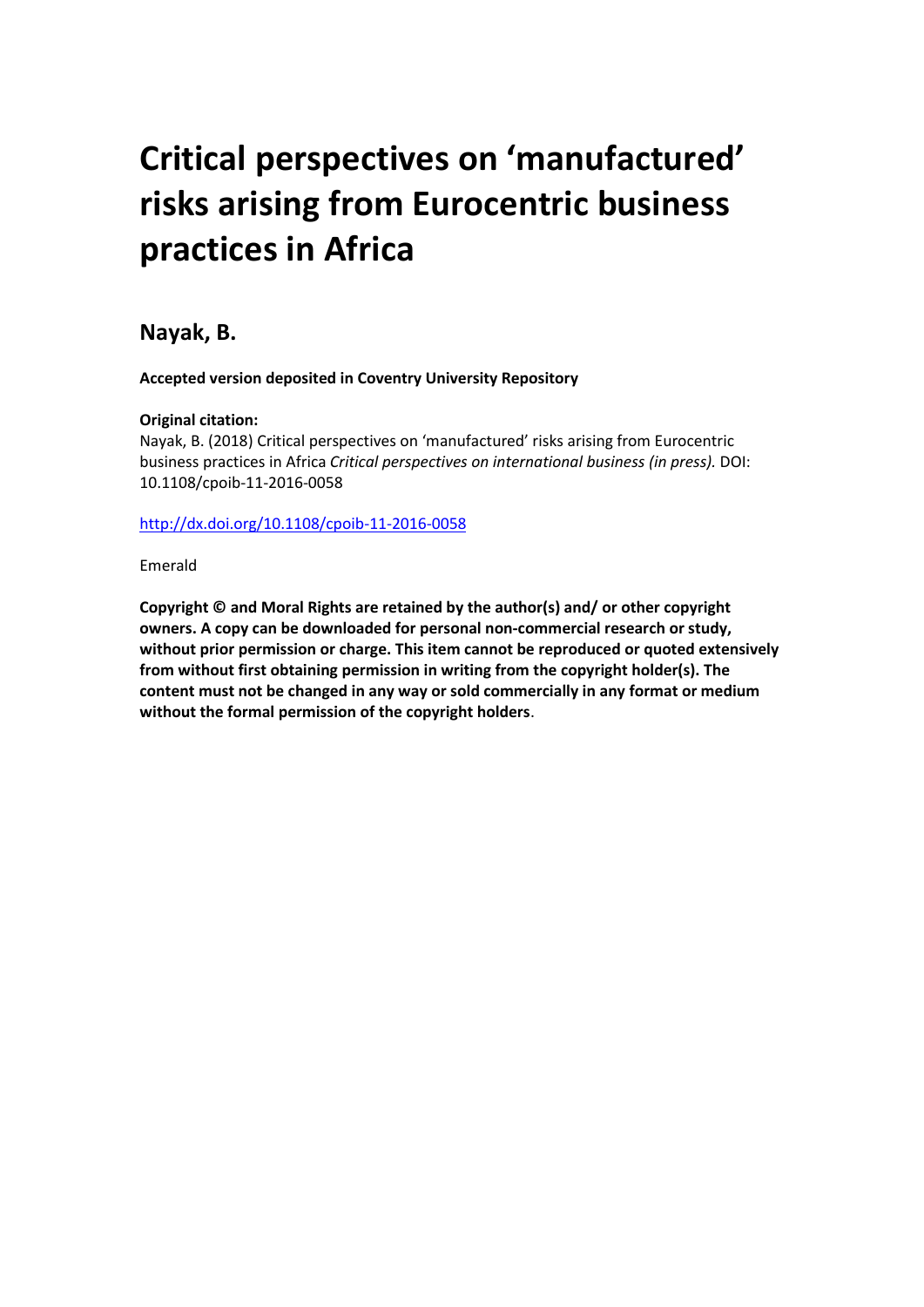**critical perspectives on international business**



# **Eurocentric business practices in Africa**

| C Emerald critical perspectives on<br>international business                                                  |                                                              |
|---------------------------------------------------------------------------------------------------------------|--------------------------------------------------------------|
|                                                                                                               |                                                              |
| Critical perspectives on 'manufactured' risks arising from<br><b>Eurocentric business practices in Africa</b> |                                                              |
|                                                                                                               |                                                              |
| Journal:                                                                                                      | critical perspectives on international business              |
| Manuscript ID                                                                                                 | cpoib-11-2016-0058.R3                                        |
| Manuscript Type:                                                                                              | Academic Paper                                               |
| Keywords:                                                                                                     | Eurocentric, manufactured, risk, resource-seeking, co-option |
| <b>SCHOLARONE</b> <sup>*</sup><br>Manuscripts<br>Mich<br><b>PRICE</b>                                         |                                                              |
| http://mc.manuscriptcentral.com/cpoib                                                                         |                                                              |

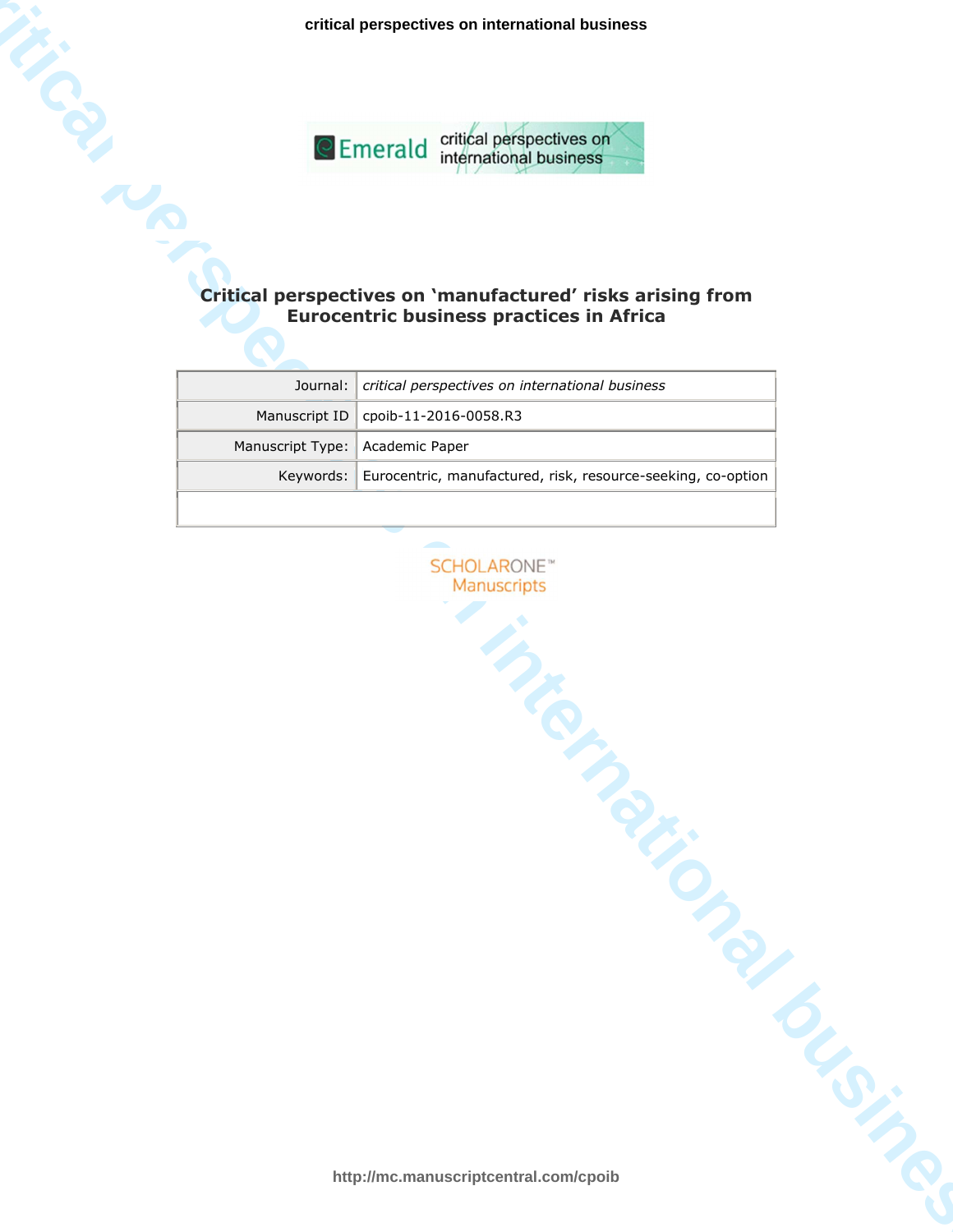# **Critical perspectives on 'manufactured' risks arising from Eurocentric business practices in Africa**

#### **Abstract**

*Purpose – this paper considers the Eurocentric conceptualisation of risk, which reinforces language, culture and business practices that are in conflict with Africa's own traditional business methodologies". It attempts to identify the rent-seeking methods and resourceseeking strategies that sustain the hegemony of global corporations in Africa.* 

*Design/methodology/approach – the paper explores nonlinear historical narrative around the concept and construction of the idea and language of risk. It follows discourse analysis to identify how the Eurocentric concept of risk was exported and incorporated within the language of international business in non-Western business traditions. The fundamental research question driving this paper is: to what extent does the conceptualisation of risk perpetuate the African continent as risk-ridden?* 

*Findings – the rent and resource-seeking strategies employed by multinational corporations (MNCs) are central to 'manufactured' risks, and this negatively creates impact for postindependent Africa. Whilst the state is inconsistent in its approach to dealing with this crisis, global corporations continue to do business, extract resources and expand their capital and market base in Africa.* 

**critical perspectives on international business** *Originality/value – the philosophical basis of risk and its historical foundations in the African context are presented. Neo-colonial business methods, languages, cultures and strategies are explored and consideration is given as to how African governments could address the issue of co-option, as well as how to respond to the risks arising by MNCs' business practices. The paper adds to the theoretical narratives by arguing that when considering entry into the marketplace, MNCs must ensure they integrate African perspectives (native categories) into their operational strategies. Moreover, management practitioners might consider addressing the essential topics of language, culture, business systems and business practices using ethnomethodological lenses.* 

*Paper type –* Conceptual paper

*Key words:* Eurocentric, manufactured, risk, resource-seeking and co-option

#### **Introduction**

Contemporary international business (IB) literature that explains the strategic behaviour of

MNCs encompasses the resource-based view of the firm (Penrose, 1959a; Peteraf, 1993;

Prahalad, 1990), internalisation (Rugman and Verbeke, 2004) and the internationalisation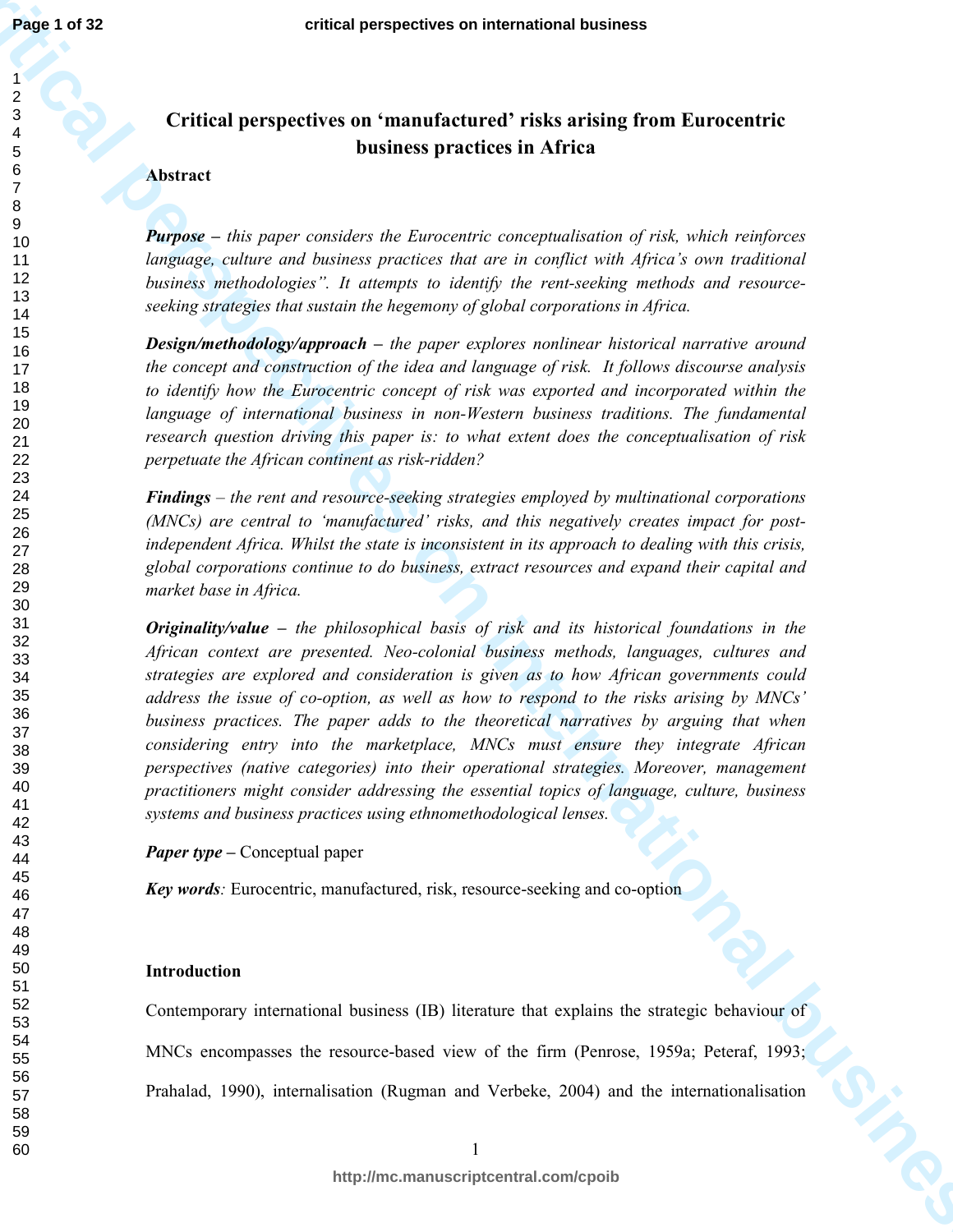**critical perspectives on international business**<br> **critical perspectives on Williamson**, 2001). While show an analysis are explisit in their consistention of political and internation faces, link is suitable shown in cons theories (O'Rourke and Williamson, 2001). Whilst these concepts are explicit in their consideration of political and institutional factors, little is said about the created risks that effectively frame the perception of emerging economies as risk-prone. There is currently a relatively low volume of research investigating the Eurocentric approaches that multinational corporations (MNCs) adopt in order to seek resources and gain rents within the African context. Therefore, the main objective of this paper is to explain how MNCs preserve the motives of the colonial agenda of the West, and also begins to demonstrate the fact that the introduction and integration of culture, language and educational systems were specifically crafted in order to acquire and maintain control of African resources, even after independence. The key research question is to what extent does the conceptualisation of risk perpetuate the idea of the African continent as risk-ridden? To answer this question, nonlinear historical narratives around the concept and construction of the idea and language of risk are considered. In doing so, discourse analysis is utilised in order to explore the way in which the Eurocentric concept of risk was exported and incorporated within the language of international business (IB) in non-Western business traditions including Africa (Fairclough, 2003).

In exploring the extent to which the conceptualisation of risk perpetuates the African continent as risk-ridden, this paper is organised and proceeds by, firstly, exploring the way in which the post-industrial Western European business model, fundamentally conflicts with the African concept of conducting business. Secondly, it attempts to explain how the language and methodologies of international business, inherently produces risk and uncertainties within post-independent Africa, which it continues to struggle to deal with. Thirdly, it argues that whilst inward foreign direct investment (FDI) has produced good results in other emerging markets, the resource-seeking (Dunning and Lundan, 2008) nature of MNCs operating in Africa rather develops risk, thereby creating winners and losers in the African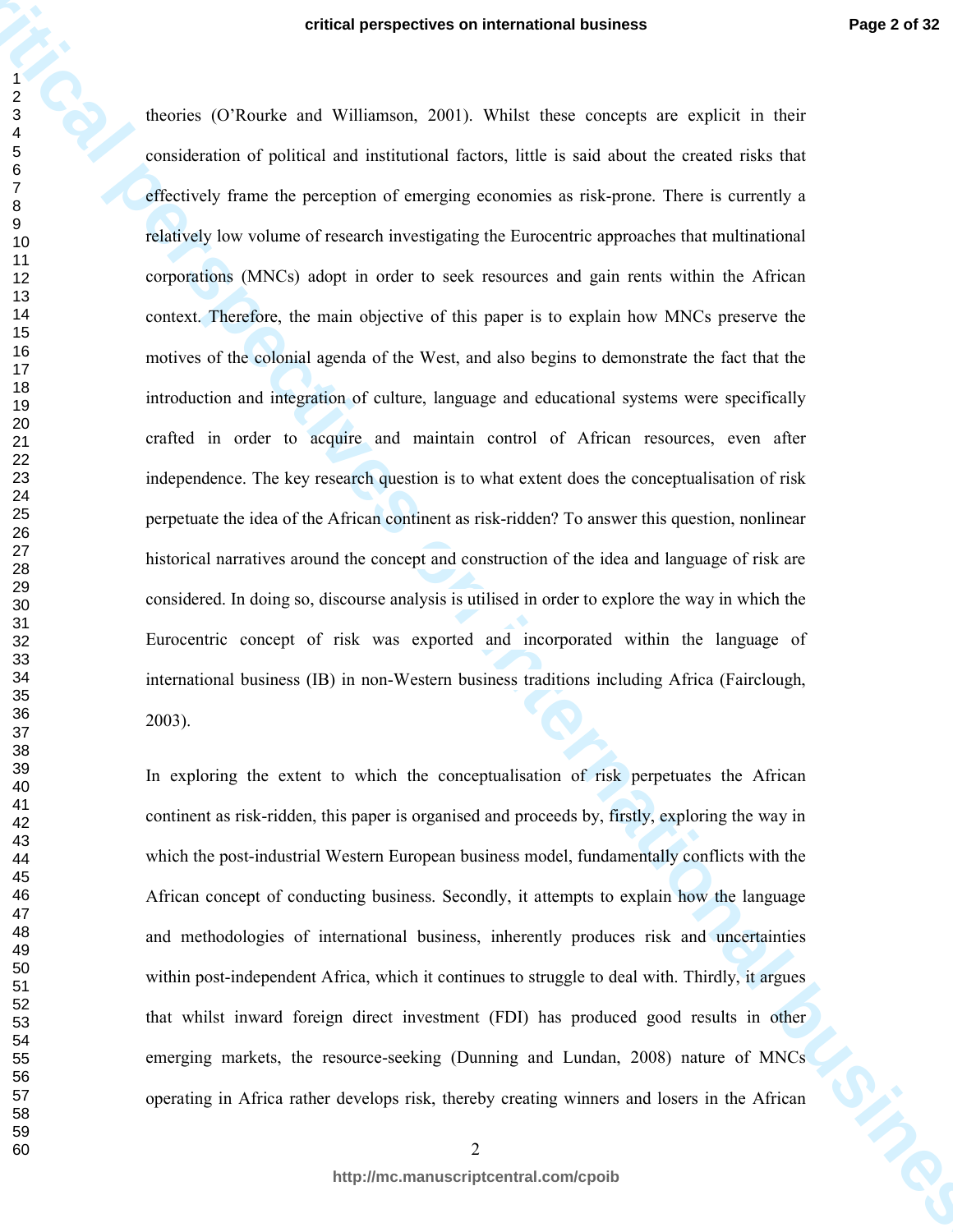marketplace. This is a consequence of MNCs seeking to maximise profit at the expense of supporting (native programmes such as) the Millennium Development Agenda and the Sustainable Economic Development goals of African economies (Freer, 2017). Finally, the paper concludes, by discussing the wider social policy and practical implications, and the agenda for future research. We proceed by examining how pre-and post-colonial business models have shaped the practices, language and culture of international business (IB).

# **The adoption of Western European business models in Africa**

**critical perspectives on international business** In order to understand the extent to which pre-and post-colonial African countries are currently experiencing neo-colonialism through inward foreign direct investment (FDI), it is important to start by looking critically at the map of the continent and carefully examining the way in which the imperialists demarcated the individual states. The identification and examination of these contextual problems are crucial because they are the rudiments that have characterised the conceptualisation of risk by MNCs operating in Africa. Most importantly, these contextual factors perpetuate the idea that African countries are riskridden; therefore, the way risk is assessed and managed in the African context emanate from an established view created by colonialisation.

The pre-and post-colonial map shows that, firstly, large modern cities were founded and developed for the purposes of natural resource extraction. Secondly, transport links were created to provide ease of access to ports for the enablement of foreign trade, but not for trade within Africa. Thirdly, colonialists established and maintained governments or administrations that were trained and prepared to manage these two activities for the benefit of their imperialist agenda (Ager, 2005). Moreover, the demarcation of cities and regions in Africa during the colonial era created scattered populations, whereby some cities and countries were likely to generate the resources needed to sustain a government institution,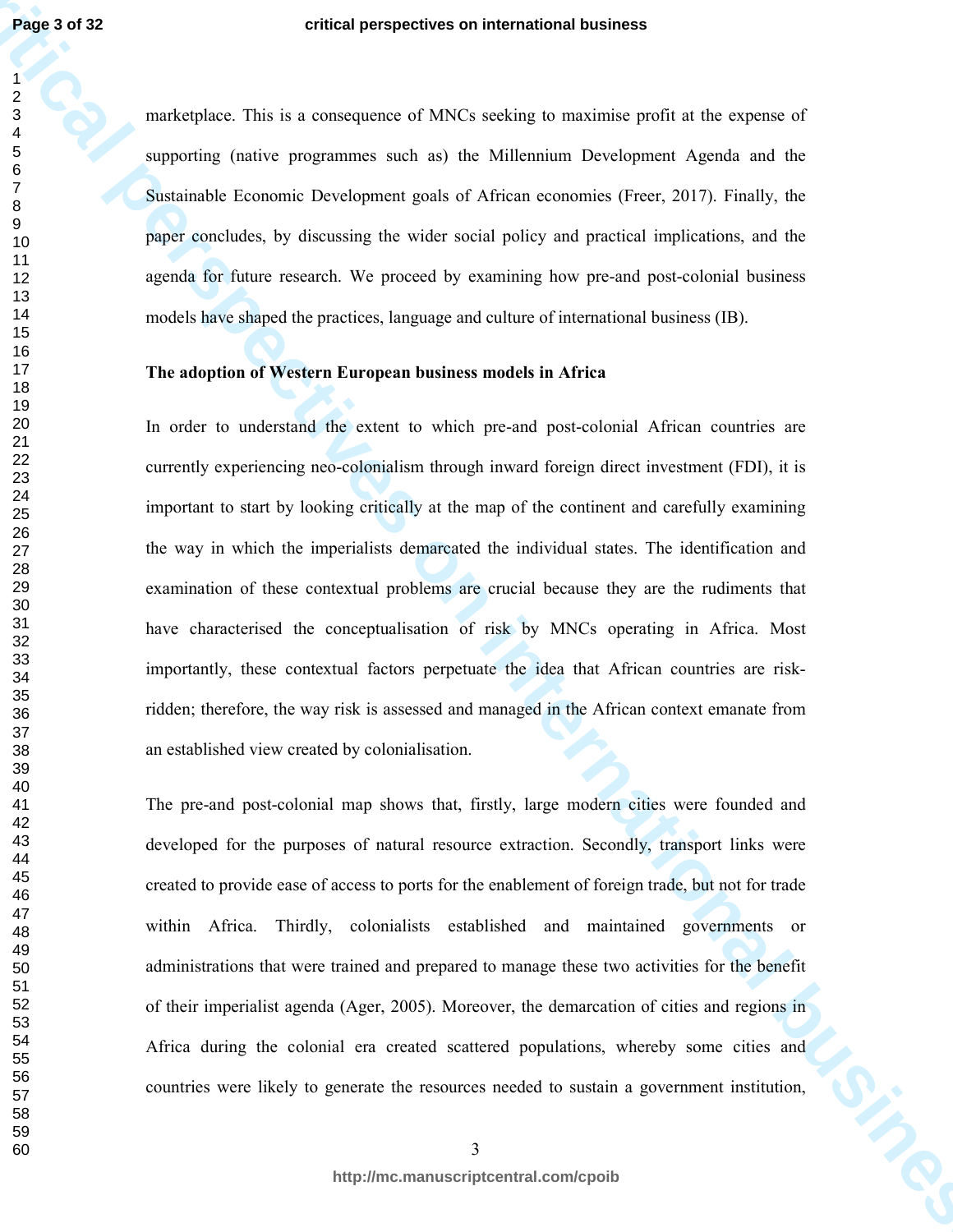along with the social structures needed to support them, or were left for the purpose of rustic farming (Clapham, 1996).

**critical perspectives on international business**<br>  $\frac{1}{2}$ <br>
along with the stabil dimension reached to support from, or were left for the purpose of ratio<br>
for ming (Chaption, 1996)<br>
The histographic process on the stat To a large extent, imperialists established the territorial structures which they assumed, from their own experience, to be necessary and indispensable elements of maintaining their hegemony. In this regard, writers such as Clapham (1996) and Ayres (2012) agree that the boundaries created through colonialisation, irrespective of whether they meant anything to Africans, were critical in order to maintain and regulate future competition at the global level. In addition, education in Africa was fashioned throughout the territories to provide the skills needed to operate within a modern society for which the imperialists maintained control. The subsequent changes to the global system in the middle of the  $20<sup>th</sup>$  century enabled several African countries to attain independence, along with a combination of domestic and international conditions. Suffice to note that the  $20<sup>th</sup>$  century ushered in a period of new political order such as democratisation, decolonisation and nationalism. Furthermore, the discovery of new communications and transportation technology, along with space exploration, shaped the way multinational corporations (MNCs) conducted their business activities (Huntington, 1993; Hewitt, 2014; Radice, 2014).

Consequently, the newly independent nations in Africa (NINA), which projected themselves as an economic powerhouse after they won the struggle against imperialism, unfortunately did not realise that the already entrenched models of administration and languages of doing business followed the imperialist pattern as there was no alternative in Africa. In fact, the Eurocentric way of doing business (language and culture) that defined the activities of MNCs were rarely guided by any concern for the identity of indigenous states, societies and regions in Africa. Understanding these origins is important; because Africa's political, institutional, economic, financial and sociocultural structures were severely affected during European colonisation. For example, the Ubuntu philosophy, which underpins every business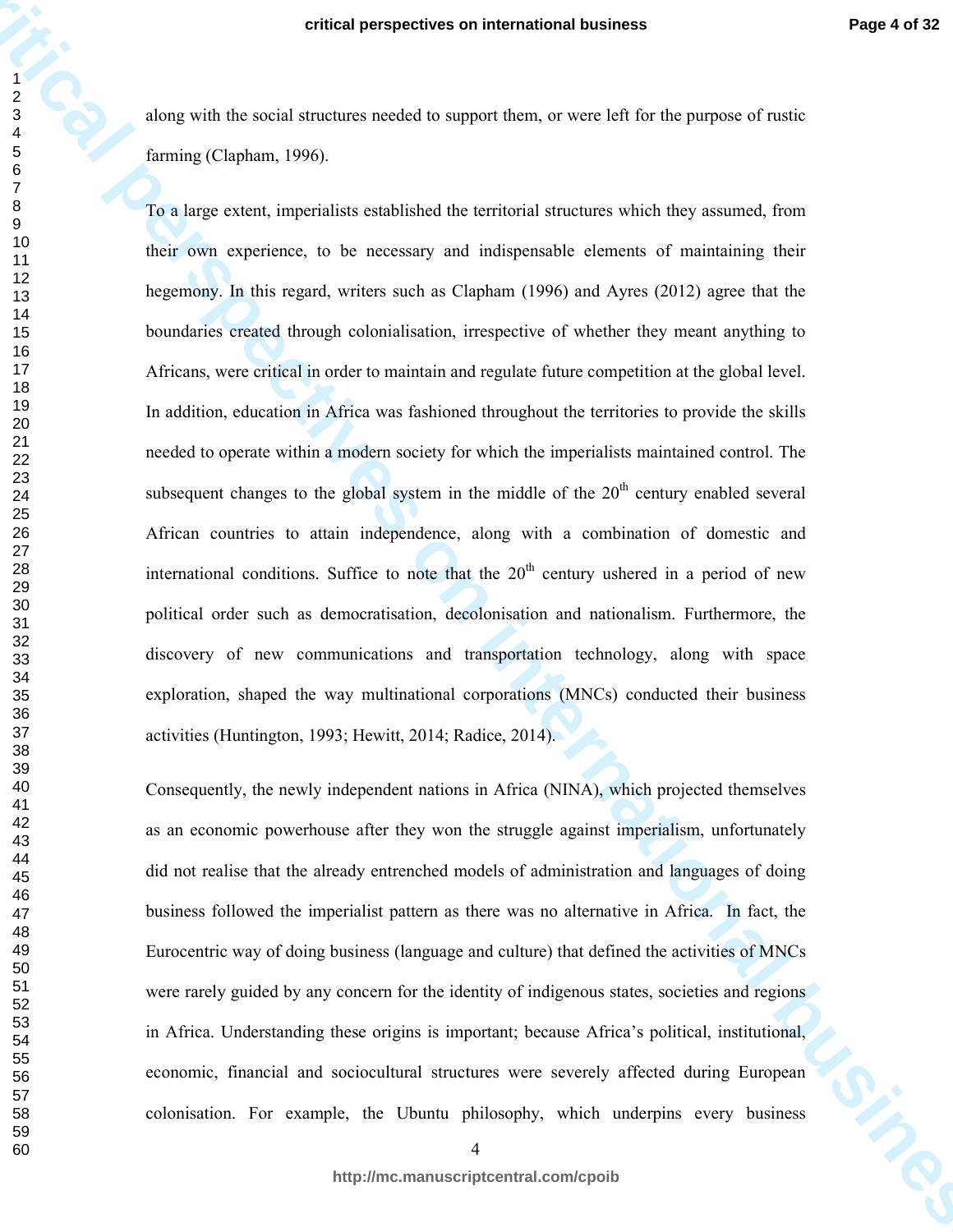transaction in the African context, is influenced by communalism and human kindness. This is in direct opposition to the profit maximisation and shareholder-driven philosophy of doing business in the West (Amaeshi *et al.*, 2006; Chang, 1997; Keay and Adamopoulou, 2012; Sekerka and Stimel, 2012). In addition, Ackroyd and Murphy (2013) found that the reorganisation of the processes of capitalist production has helped the international elites to sustain their hegemony through intellectual property rights, therefore reinforcing neocolonialism and perpetuation of risk in Africa.

# **The concept and language of risk**

The idea, concept and language of risk derive from philosophical lineages that conceive societies as internally homogeneous and externally distinctive and bounded objects. The language used in such accounts reveals the framework employed during the industrial revolution within Western Europe. Such conceptual narrative and methodological analogy, which have been the bedrock of multinational business activities, reduces societies as single nation states (Wolf, 2010). In fact, Gubrium and Holstein (2002) suggest that how the social world is experienced is partly created by language, as well as being the mechanism by which perspectives are conveyed.

**critical perspectives on international business** The post-industrial Western European way of doing business, including language and methodologies, theories and concepts have their historical specificities. Further, these peculiarities and depositories have their ideological origins (Freeden, 1996; 2005). Considering the evolvement of globalisation, Skinner (1978; 1998; 2008) argues that these idiosyncrasies change not only to address the challenges of new circumstances and new deeds of MNCs, but also within the legacies of the past. Factors influencing inward FDI into Africa and the multi-motives of MNCs have therefore been no different (Nyuur, 2012; Jakubiak and Kudina, 2008; Grubel, 2014). The narrative and concept of risk, its method of assessment and the language to represent it within international business in Africa originated with the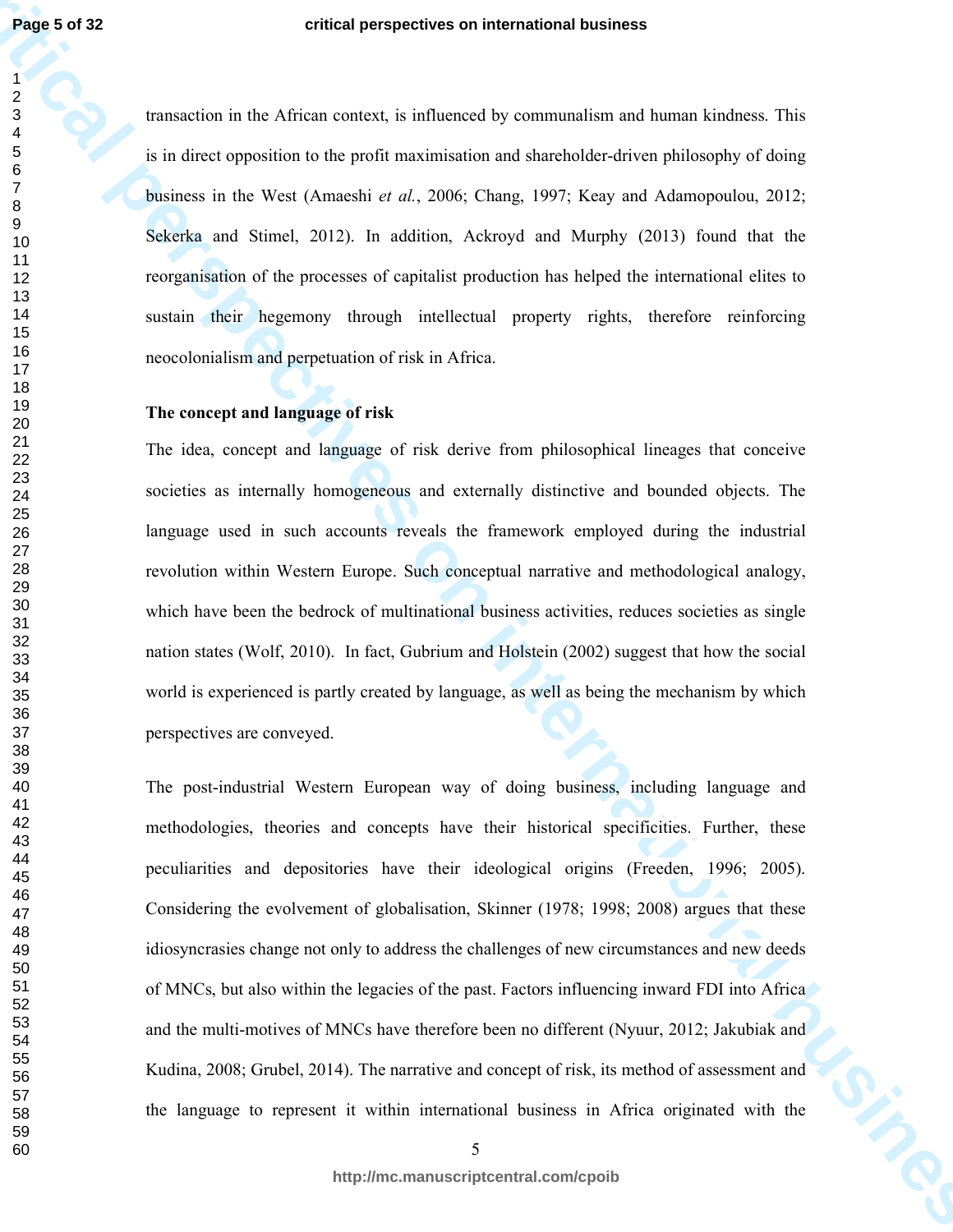European colonisation of the continent. Risk perception indexes and ratings compare European business models with Africa, indicating that bureaucracy and weak enforcement of rules create negative stereotypes which induce country and regional effects (Adams *et al*., 2014). This aspect of the Eurocentric worldview dominates the theory and practice of International Business, not only in Africa, but around the world, whereby everything is measured in terms of economic growth, inherently attributing levels of risk to the duality of progress and backwardness.

**critical perspectives on international business** The colonial educational system, however, and the subsequent normalisation of colonial language and methodologies of doing business created the postcolonial Africa in terms of practice and production of knowledge (Chakrabarty, 2001) where indigenous ways of doing business, its language, methods, theories and strategies, were submerged within the conventional European practices. It is imperative, therefore, to incorporate, innovate and integrate African perspectives on business risk, since the rent-seeking methodologies and wider business culture of MNCs operating in Africa, do not reflect the traditional African business practice. These are some of the reasons why it has been difficult for African countries and it businesses to maintain its uniqueness, whilst assimilating it within the western European theoretical traditions of analysing risk in international business practice. This precursor may to some extent help to explain the oscillating nature of Africa's march towards prosperity.

In examining the relationship between language and the culture of Western business methodology, from which risk and uncertainty arise and from which post-independent Africa struggles to deal with, it is possible to identify the sources of risk for the African continent, as<br>defined within international business circles. defined within international business circles.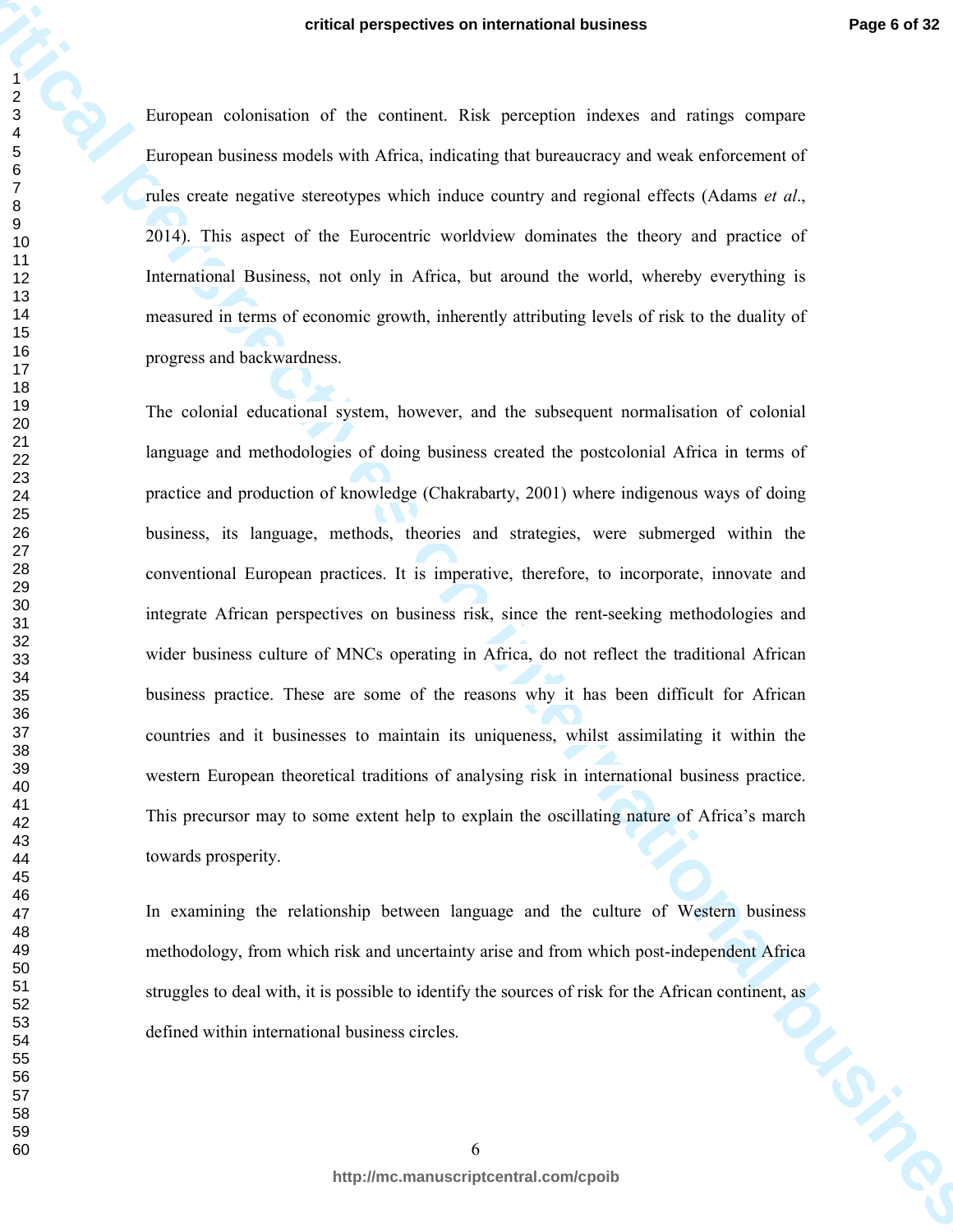**Page 7 of 32**

## **Theoretical and conceptual trends to identify risk**

**Page 7 of 32**<br> **critical and conegenul Frends to identify viole<br>
2 critical and conegenul Frends to identify viole<br>
2 Decire do 1996, the largenge and conege of viole business (keeping waveley byginal<br>
2 Decire do associ** During the 1990s, the language and concept of risk broadened its scope by moving beyond technical consideration of the engineers and the natural scientists (Krimsky and Golding, 1992). Early 1990s research around risk was dominated by the Risk and Culture approach of Douglas and Wildavsky (1982) as well as the Risk Society approach of Beck (1986, 1992). Both approaches used to define risk were based on the etymological distinction between risk and uncertainty, which led to the growth of research on the culture of risk**.** In this regard, Lash (2000) introduced systemic risk, whereas Japp (1996) promulgated the significance of scientific risk assessment. Subsequently, Aven (2016) introduced the strategy for the efficient management of risk in international business. It is interesting to note that the scientific approaches to risk assessment and management are technocratic and reductionist in nature because they effectively disregard the diversities and complexities of the African marketplace. In addition, the conceptual and etymological distinction between risk and uncertainty is meaningless, because risk contributes to uncertainty, which inevitably contributes to risk; the two concepts move together. The assessment and management of risk needs, therefore, to be studied together and any attempt to study these two concepts separately, under western European tradition, is reductionist. These theoretical approaches and challenges continue to dominate different debates around the concept of risk in international business (Miller, 1992; Beck, 1998; Aven, 2016).

These theoretical trends in the conceptualisation of risk in different forms are expressions of certain culturally specific national circumstances within Western Europe (Dingwall, 1999). The risk society thesis is based on Giddens' concept of reflexive modernisation. Giddens (1990:38) defined reflexivity as *social practices that are constantly examined and reformed in the light of incoming information.* It is also interesting to note that Lizardo and Strand (2009) agree that recent globalisation scholars seem to have interchanged the concept of risk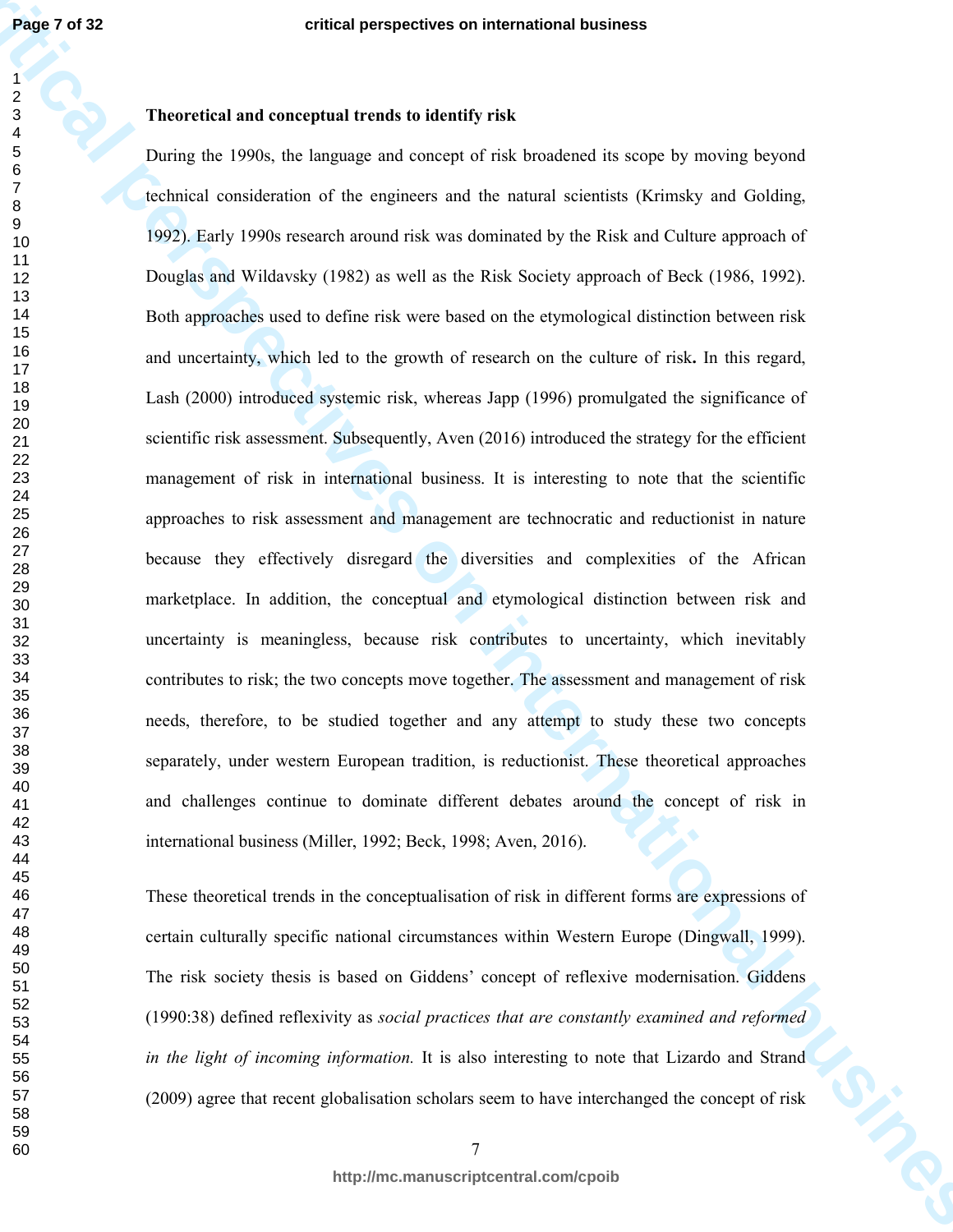with the notion of *fortuna* whereby international business activities are predetermined by an order established by traditional cosmologies of modern capitalism. Such conceptualisation has exposed African societies to risks without any kind of insurance by the multinational corporations, whose primary motive of entering the continent is resource-seeking.

**critical perspectives on international business**<br>  $\frac{2}{3}$ <br>
with the value of *formion* wheneby international hundred consistence perspectives of productives of explicited by an enter-<br>  $\frac{2}{3}$  and  $\frac{2}{3}$  and  $\frac{2$ Warren (1999) and Löfstedt (2009) conceptualised the idea of risk as an absence of trust in élites and institutions. The absence of trust, therefore, creates both institutional and reputational risk (Hood *et al*., 2001; Power, 2004, 2007). The reality of institutional and reputational risks propagates distrustful, individualised and dis-embedded citizens, which accelerate crises of legitimacy, credibility, accountability and sustainability of states and governments (Lyons, Lowery and De Hoog, 1992). It is important, therefore, to measure the management of risk and uncertainty based on communicative action (Habermas, 1972). The statistical and scientific methods which were developed to calculate risk have, therefore, presented the African marketplace as risky and unsafe to do business (Aven, 2016). Such classifications, which actually sought to assess the level of risk on the African continent, have in reality reduced its potential to a natural resource-rich continent. Consequently, Africa has become known primarily for resource-seeking FDI and the recent trends of Chinese investments in Africa only re-affirms the picture the imperialist have carefully created.

This paper argues that uncertainties are lived experiences of people within a social, political, economic, cultural and religious context. Tulloch and Lupton (2003) argue that the individual experiences of the social processes of risk perception may lead people to adopt a broad range of unclear or contradictory views about the magnitude of risk. All studies and advances in the scientific approach to risk assessment and its management as outlined in the work of Aven (2016) remain, therefore, exclusive to the African society, as well as its uniqueness and concerns. These studies do not seem to engage with the complexities of African society and business culture. Any attempt to mask the complexity of the social experience of risk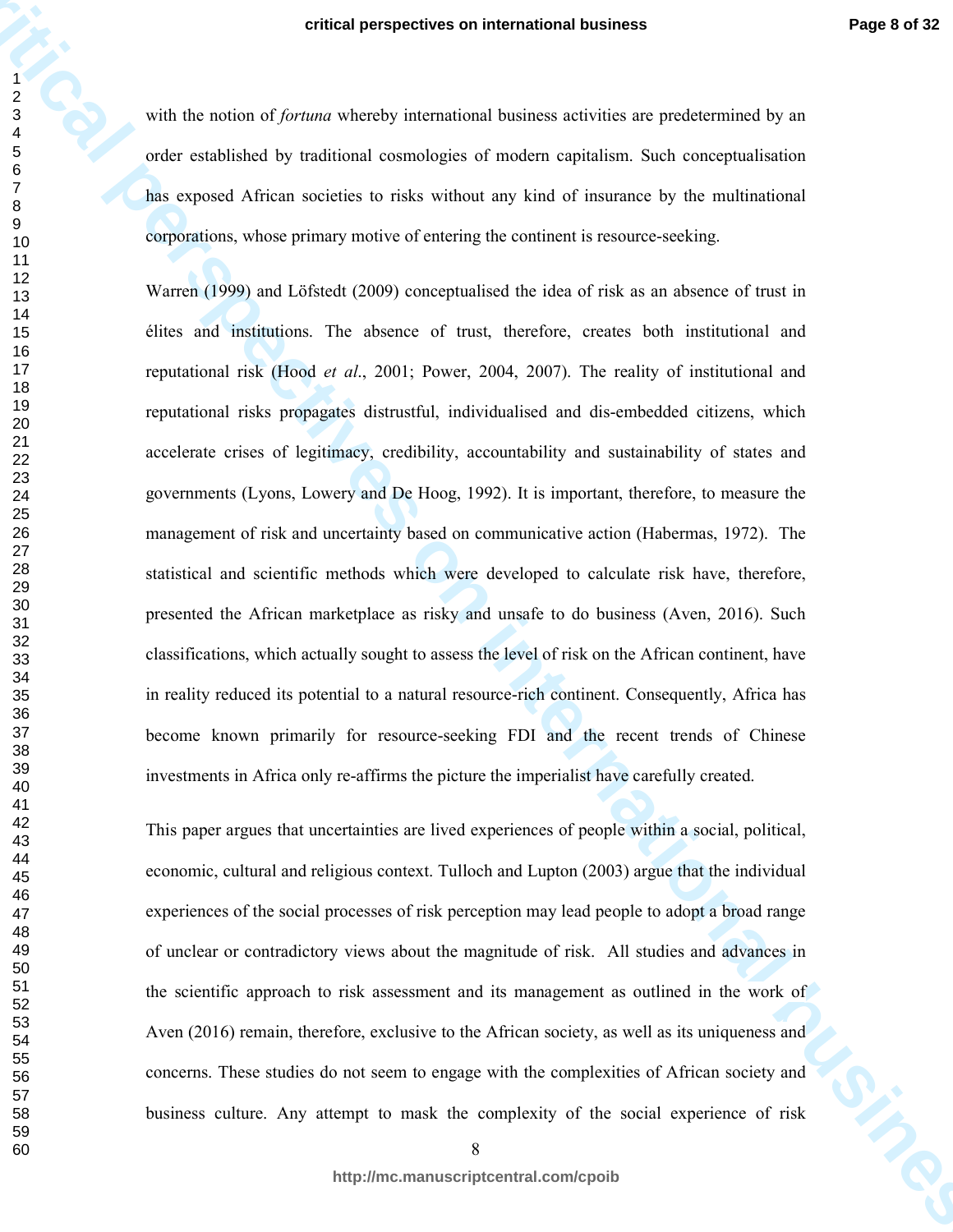perception in rigid conceptual abstractions may lead us further away, rather than towards a more intimate understanding of how risk conceptualisation perpetuates Africa's difficulty in its walk towards prosperity. In a related study, Koukpaki (2014), categorised uncertainty and risk factors in the African context. He argued that uncertainties are influenced by unknown outcomes, missing data and information as well as ambiguities in the marketplace. These factors are pertinent because the way MNCs assess and predict risk is often based on the language of ambiguity. Consequently, MNCs seem to be key contributors of the reputational and commercial risks confronting Africa in the  $21<sup>st</sup>$  century (Koukpaki, 2014).

**Page 19 d 32**<br>
center in rigid conceptual obverseless on international business<br>
2<br>
convertises incident as the conceptual distribution perspectives on their difficulty in<br>
convertises incorrecting of the rich conceptual In the UK, for example, small and medium scale enterprises (SMEs) amounted to 99.3% of all private sector businesses in 2016. Total employment in the SME sector stood at 15.7 million, accounting for 60% of all private sector employment. Moreover, the combined annual turnover of SMEs hovered around £1.8 trillion, which represents 47% of the entire UK's private sector turnover in 2016 (ONS, 2016). In another example, Muenjohn and McMurray (2016) indicated that SMEs accounted for 99% of all business institutions, 75% of total employment and 40% of Thailand's GDP. The questions, therefore, are why is Africa so dependent upon multinational corporations to provide jobs (see Ahiakpor, 2010; Smith, 2013; Assié-Lumumba, 2006)? To what extent does the conceptualisation of risk perpetuate the African continent as risk-ridden? And how do we objectively determine risk and develop methods to manage uncertainties? Answers to these questions will undoubtedly enhance our understanding and appreciation of Eurocentric methods of risk and uncertainties within international business.

International business is not only about demand, supply, and pricing but also about the conditions in which production, distribution, and consumption take place. It is about understanding these conditions under which the market operates both as a process and as an organisation. It is central to understanding these conditions to be able to unpack the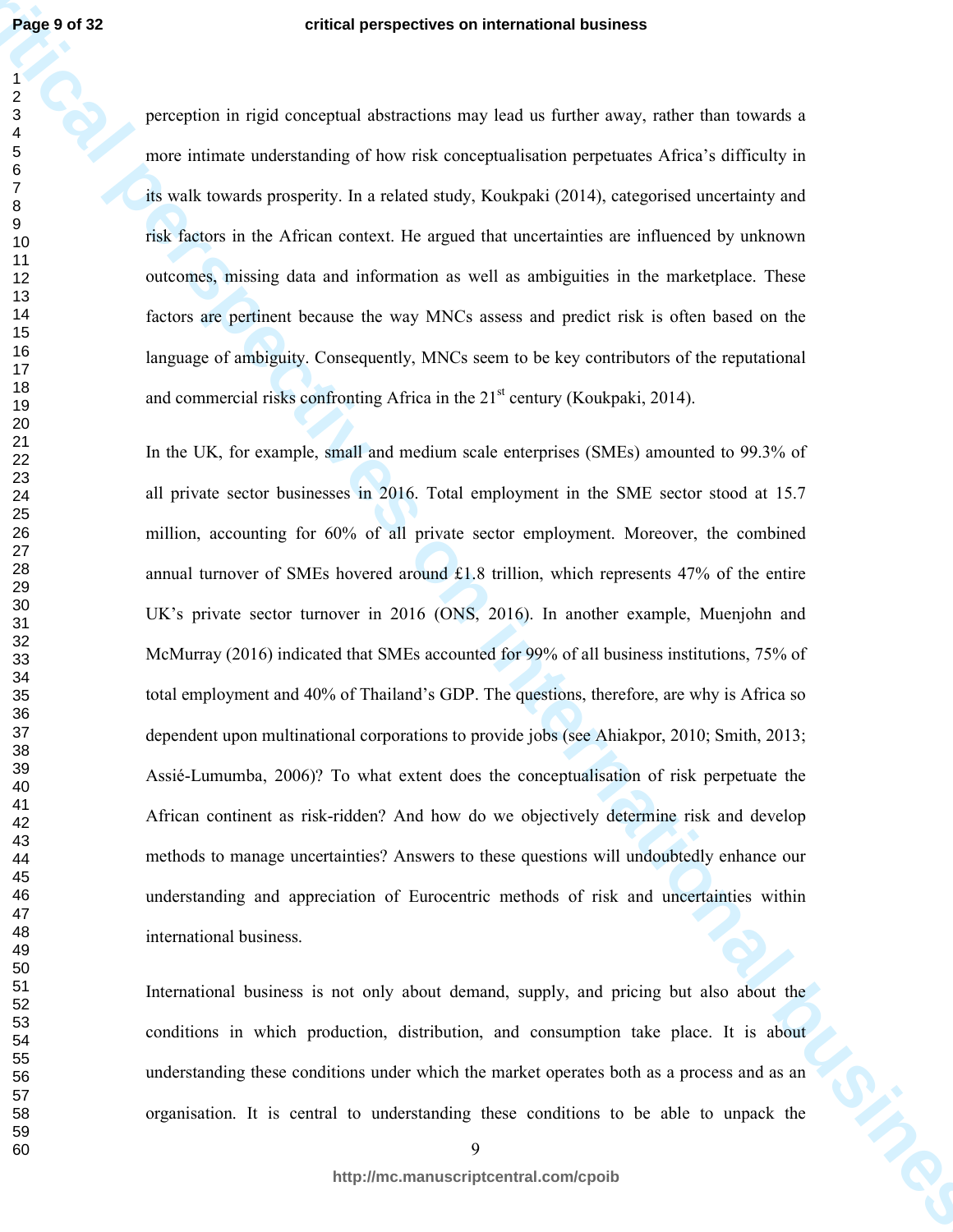**critics** perspectives on international business **Proper O of 22**<br>
expectively in the officient method by the set of the set of the proper strategies of the properties and<br>  $\frac{2}{5}$  there exists this of the definitely def specificities of risks in the African marketplace and develop a strategy to sidestep it. The Eurocentric approach developed by Beck (classifying some societies as risk-prone) has therefore failed to adequately define the relations and interplay between institutional dynamism and social reflexes on the one hand and self-referentiality and critical reflection on the other (Elliott, 2002). The Eurocentric approach to risk analysis is a limited and selfserving myopia that creates different forms of conflict due to its resource and rent-seeking strategy of doing business in the peripheries of Africa. Faria (2014) argues for a trans-modern pluriversal perspective that would allow for many worlds and many bodies of knowledge to co-exist to reflect the actual realities of today within the context of historical experience. The rent-seeking business strategies create risk both in the short-term and long-term objectives of international businesses within Africa. To understand the extent to which Africa has been described as a risk-ridden continent, the next section explicates how MNCs manufacture risk as they seek to utilise their core competencies and resource capabilities.

### **Associated risks of rent and resource-seeking strategies of MNCs**

Rent-seeking approaches consist in the use of MNCs' resources to maximise economic gain from their activities (Tollison, 1982). Whilst rents are a perfectly good profit maximisation concept, global corporations have utilised their competitive advantage to seek excessive rents by creating entry barriers into industries in order to sustain their hegemony (Dunning and Lundan, 2008). Examples of MNCs that lobby governments to provide remarkably long tenure operational licenses and tariff protection are prevalent in Africa (Kolk and Lenfant, 2010). Resource-seeking MNCs, on the other hand, are usually prompted to invest abroad to acquire specific resources of a higher quality at a lower cost than could be obtained in their home country. There are three main types of resource-seeking MNCs. Firstly, those seeking physical resources. Secondly, those seeking plentiful supplies of cheap and well-motivated unskilled or semi-skilled labour, and finally, those prompted by the need to acquire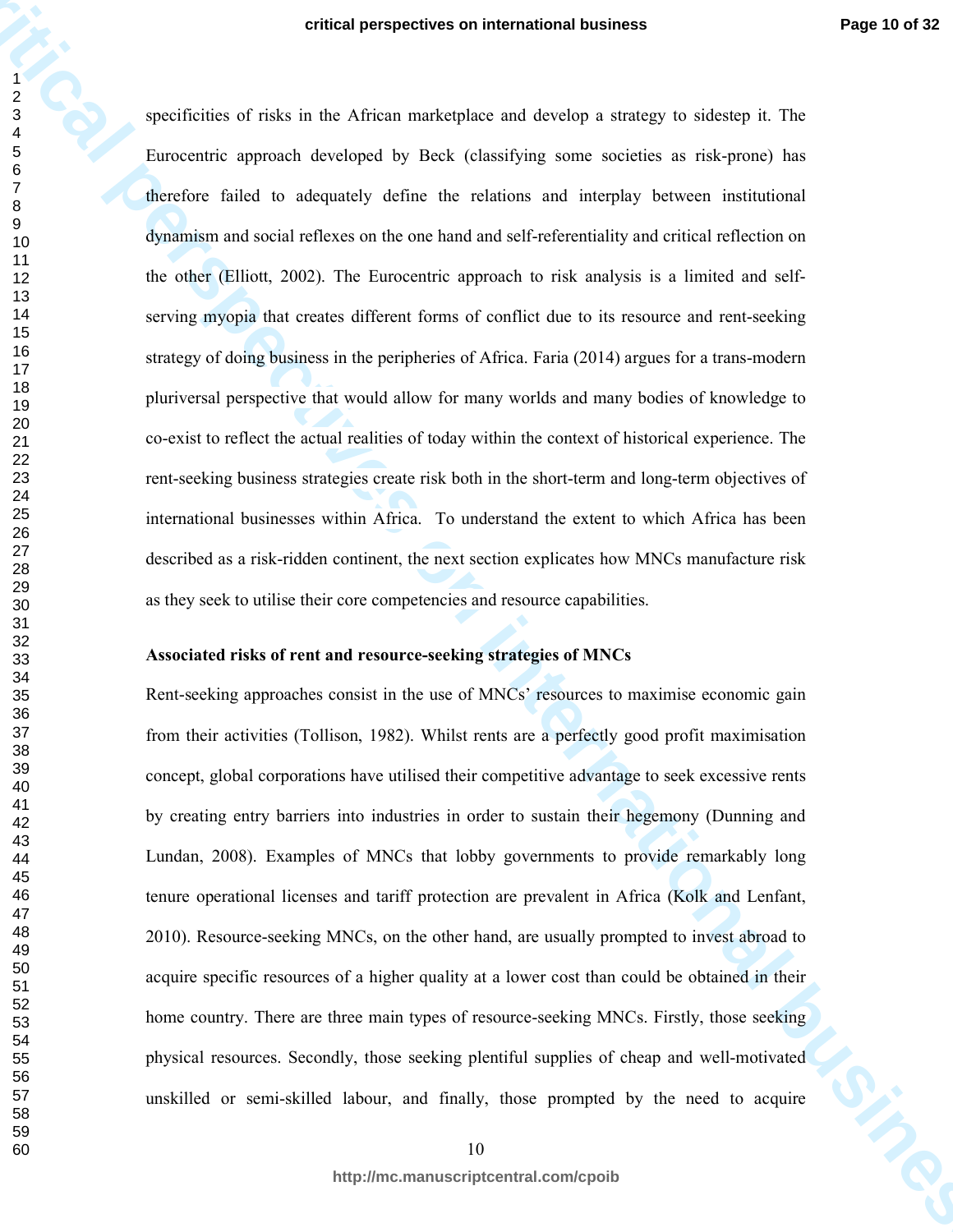**Page 11 of 32**

 

#### **critical perspectives on international business**

technological capabilities (Dunning and Lundan, 2008). To understand the associated risk of rent and the resource-seeking strategy of MNCs in Africa, we present a review of three time periods. Firstly, the period of 1880s to the 1890s; secondly from the 1890s to the  $21<sup>st</sup>$  century and thirdly, the dawn of the  $21<sup>st</sup>$  century.

The period 1880s to 1890s witnessed European nations such as Belgium, Britain, France and Germany turn Africa into colonies following a formal partition at the Berlin conference. The Act provided these Western nations with the legitimacy to govern Africa economically, politically and militarily, based on their spheres of control, allowing them to gain full access to Africa's natural resources. During this period, the core functional activities, such as human expertise, capital and technology needed to produce goods and services were provided by western companies (Frynas and Paulo, 2006). FDI was not particularly important as most activities of MNCs were based around the importation of raw materials and exportation of finished products.

**Page 11 of 32**<br>
contain generation of the procedure of Damies and Lamba 2008). To understand the secondard risk of<br>
real and the resource subing attempts and Lamba 2008). For understand the secondarity of the secondary t The increased activities of MNCs in Africa, following the independence of most African states, were motivated by the acquisition of strategic assets which were monopolised for the ultimate advancement of the West as Headquarters of the MNCs became the principal actors of global influence (Ciabuschi *et al.*, 2012). For example, Frynas and Paulo (2006) confirmed that in Anglophone Africa, a Shell-BP venture was given an effective monopoly on oil exploration and production in Nigeria, and a colonial ordinance stipulated that only British oil companies were permitted to obtain oil licenses. This allowed Shell-BP to establish and maintain their dominance, leading to their subsequent multi-nationalisation in oil production. Moreover, in Francophone Africa, French oil production dominated the oil industry even after independence. The Gabonese and Algerian governments were forced to sign a guarantee that French oil companies would receive preferential treatment, granting them concessions for several years (Frynas and Paulo, 2006).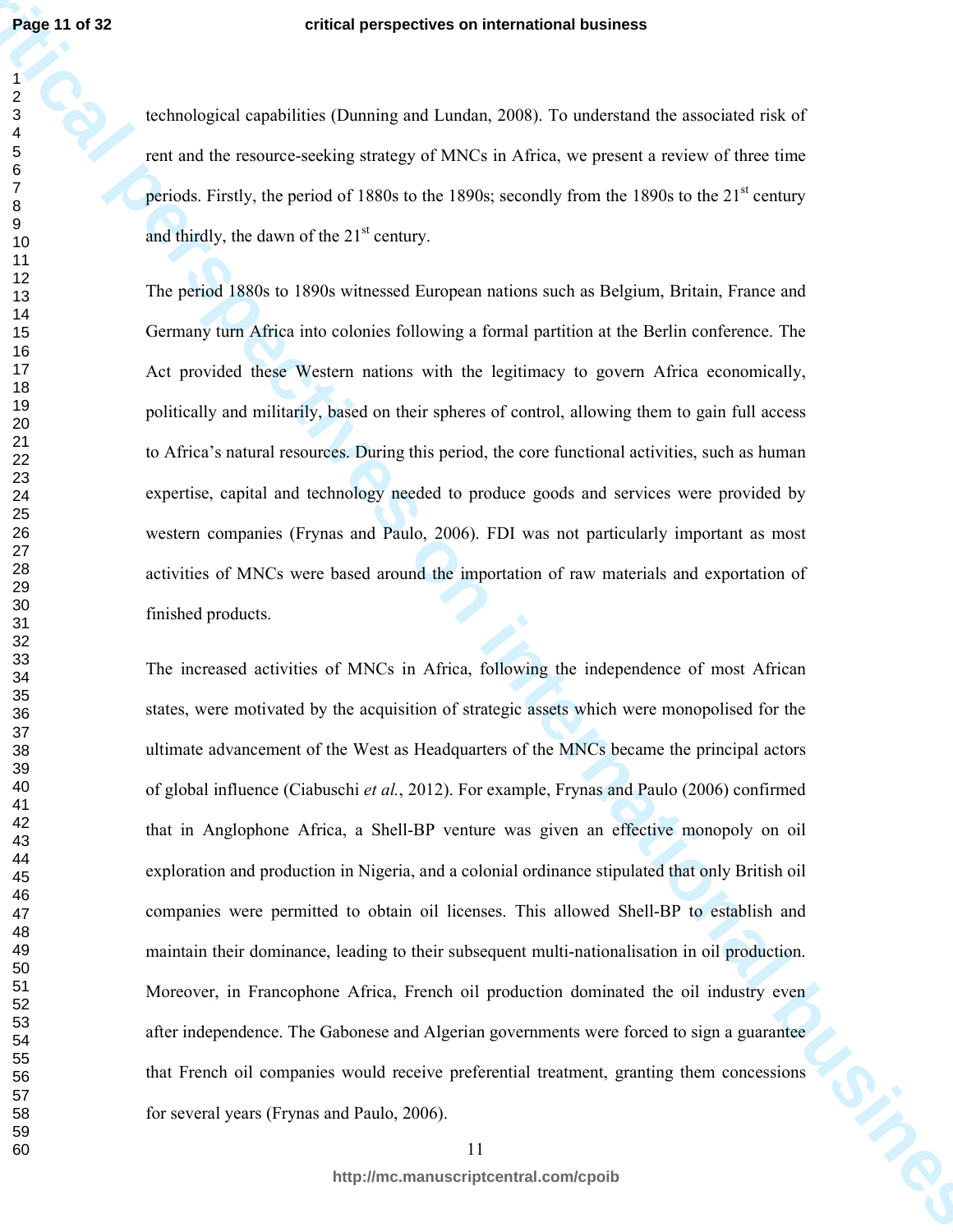**critical perspectives on international business** Having recounted the past, it is clear that the contemporary picture of MNC activities in the 21<sup>st</sup> century in Africa was focused on seeking rents and resources and they consequently behaved as *classic Gerschenkronian latecomers,* whereby Gerschenkron (1962) explained the strategic decisions of German and American MNCs that rapidly employed their core competencies to maximise their fortunes. These giant corporations, according to Vernon (1971) were responsible for striding across national borders and reducing nation states into subservient entities. Driven primarily by market forces, pitiable corporate social responsibility practices and corporate failures ranging from labour rights, environmental neglect, coupled with severe and deadly community oppositions have earmarked the operational credentials of MNCs operating in Africa. Radical economists such as Lall and Streeten (1977) also shared the view that MNCs were used by colonial powers as instruments of economic exploitation, political instability in sub-Saharan Africa (SSA) and the primary cause of environmental damage, mainly due to their motives for profit maximisation. In addition, there are many empirically observed forms of tax avoidance by MNCs operating in Africa and other emerging markets (Gravelle, 2009).

In a related study, Sikka (2003) confirms that UK and US MNCs engage in income-shifting strategies in an attempt to maximise revenues whilst minimising taxes. MNCs operating in Africa overprice their imports to avoid corporate taxes and under-price their exported goods and services in order to allocate profits to the various parts within their own group of companies. Consequently, by the end of the decade, the majority of African countries would celebrate their 50th independence anniversary whilst simultaneously dealing with the risks manufactured by MNCs operating in their countries.

At the dawn of the  $21<sup>st</sup>$  century, MNCs became more closely associated with the concept of globalisation, which highlighted how connected the world has become for businesses that have developed the resources needed to exploit opportunities. Some MNCs had whole or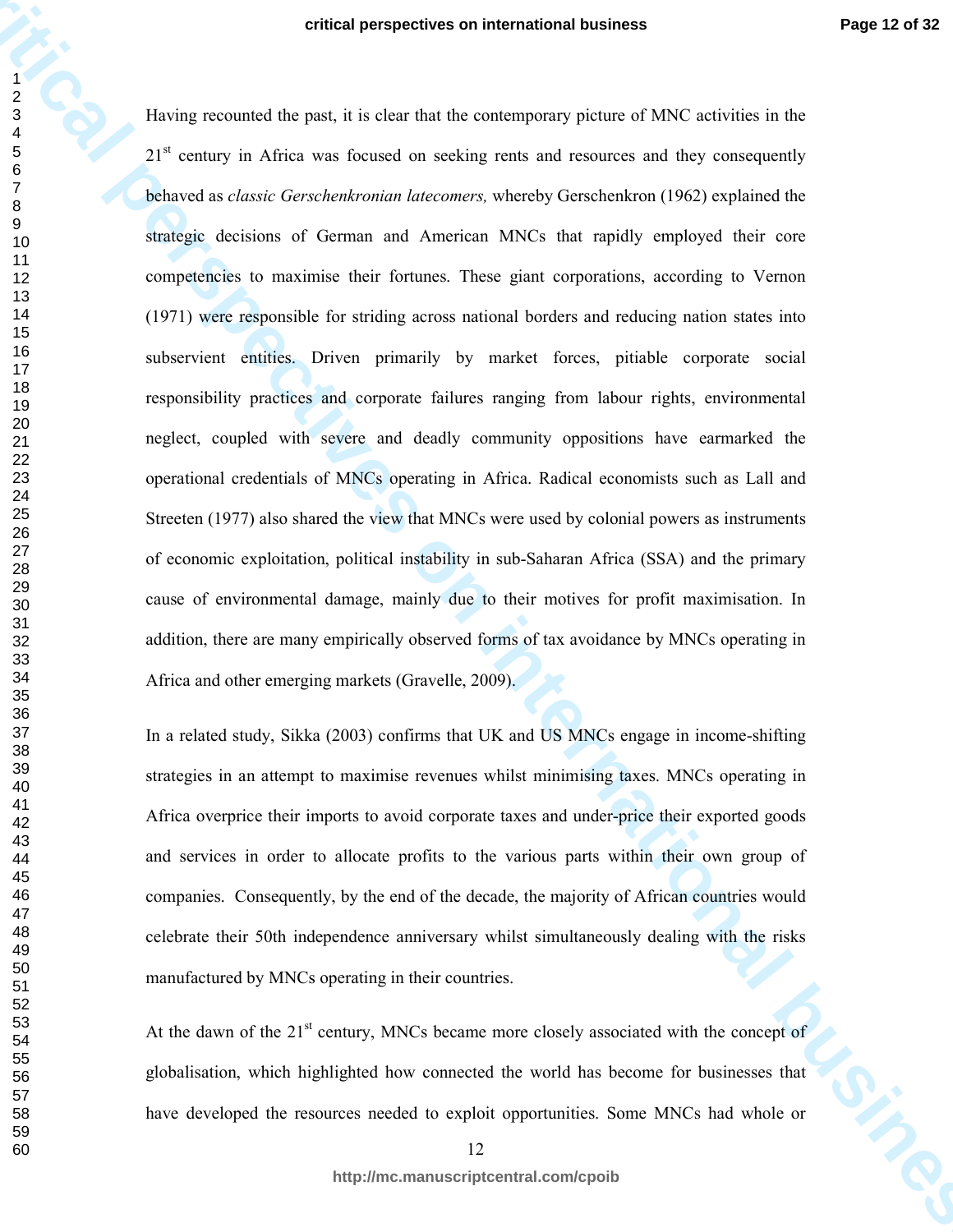partial ownership of companies abroad, whilst others entered overseas markets by procuring existing companies or setting up new international business ventures. African governments hoped to benefit from this process to sustain economic growth and development. Following the dwindling economic growth in Africa at the turn of the century, host governments projected their countries as an attractive FDI location due to the supposed benefits. In fact, some governments relinquished revenues that could have been extracted from corporate taxes and duties with the belief that employment generation, diffusion of an entrepreneurial culture and other forms of benefits borne out of innovation and international competitiveness would be realised. The economic reform programmes and structural adjustments handouts which were given by the Breton Woods Institutions, to be implemented by several African countries, in most cases also failed to account for local contexts (Aryeetey *et al*., 2005).

**critical perspectives on international business** Historically, the bulk of foreign direct investment has originated from industrialised economies. Since MNCs from the US invested in Europe before 1939, and Japanese MNCs began to locate to advanced economies in the 1980s (Ferner *et al*., 2004), their mode of operation became the fulcrum upon which the development of the theories of multinational corporations depended. New models and philosophies of FDI in the  $21<sup>st</sup>$  century were partly fuelled by the resource-based protagonists (Penrose, 1959a; Peteraf, 1993) which focused on its benefits without much consideration of the impact. In a related study, Rugman and Verbeke (2004) supported the Penrosian ideology and further extended it by arguing that the key actors in the globalisation process primarily consisted of the largest MNCs from the Triad countries, and that it was home to most innovations in several industries and markets. The operations of these corporations also included the three largest markets in the world for new products. In examining the extension of the RBV theory, the factors that underpin the successful expansion of MNCs includes their international network, knowledge intensity, efficiency and scale, economic gains and the increasing scope for tax reduction through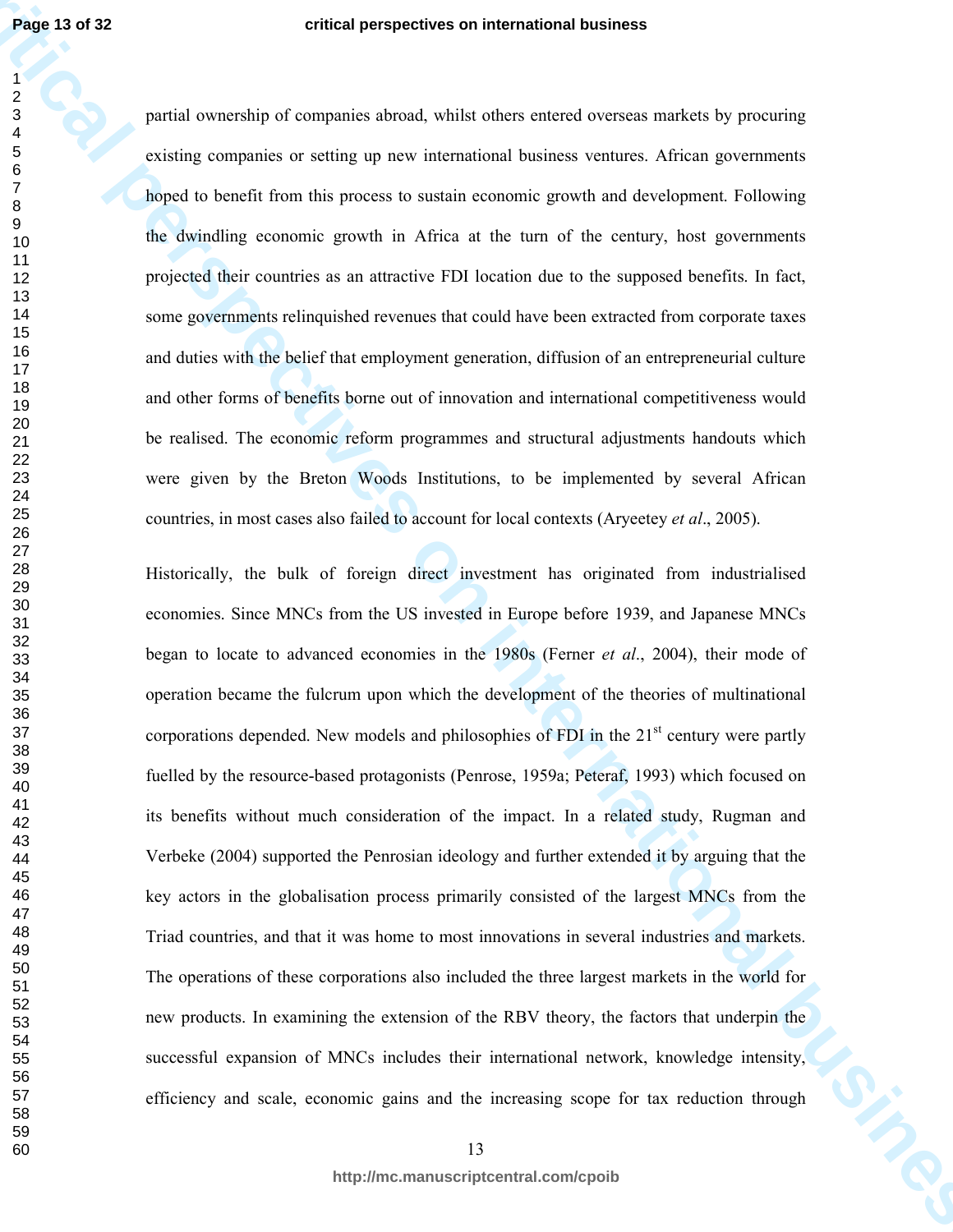transfer pricing. In fact, Buckley and Casson (1976); Johnson, (1970); Rugman and Verbeke (2003) concur that internalisation occurs only to the point where the benefits equal the costs. However, industry-specific factors, regional-specific factors, nation-specific factors and firmspecific factors, with a focus on the ability of the management to organise an internal market remain the key parameters relevant to the internalisation decision.

**critical perspectives on international business**<br> **critical** perspectives on international business, (1970), Suppose and Vehicle<br>
controls the function international business and y to the point where the handles equal the Recent thinking on theories of the multinational corporation have recommended new explanations of the dragon multinationals, whose aim and motive of internationalisation differs from the traditional MNCs. This category of businesses is the most enterprising yet profitable MNCs from fast developing economies such as China, India, Brazil and Mexico. In this theory, Matthews (2005) argues that firms that internationalise rapidly engage clever adaptation of multiple connections created within the global economy. The dragon multinationals help to expose the weaknesses and limitations of the traditional accounts of MNCs, and the existing theories and frameworks that sought to validate their activities in Africa and other emerging economies. In the same vein, the multiple motives of the dragon multinational and Chinese investors in Africa, and the development implications, need critical examination. The phenomenon has been a source of both optimism and concern, since their characteristics are quite dissimilar from those of the traditional FDI countries. Whilst it is not disputed that MNCs (whether from America, Europe or Asia) exist in order to maximise revenue, and that every transnational activity would therefore be based on that, the more positive publicity that it has enjoyed to date should be presented alongside the arising risks created by MNCs as a result of their resource-seeking behaviour which effectively perpetuates the neo-colonial agenda in Africa.

Vercellone (2008) argues that the rent-seeking approaches of MNCs operating in Africa emphasise the solution searched for by the capital investments of MNCs, which is to advance rights to intellectual property in order to collect monopoly rents. Technically, core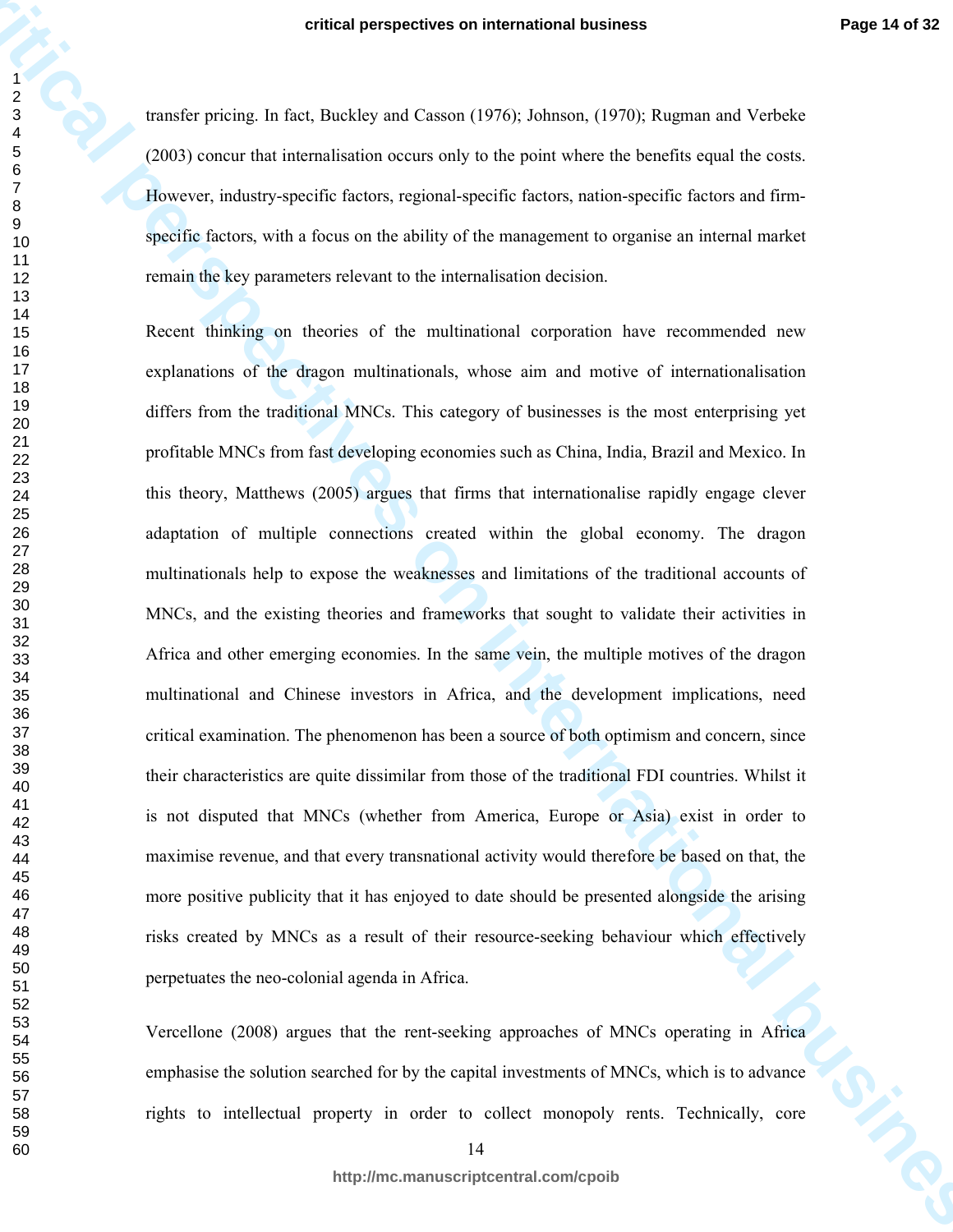competencies transferred would ultimately lead to rent-seeking behaviour in intra-firm contexts as well as transactions with external organisations as proposed by the transaction cost advocates. Rent-seeking activity is governed by self-interest, and leads to the ultimate utilisation of MNC's bargaining power in order to influence market actors to gain and then reinforce their market position. In a somewhat neglected but representative article, Penrose (1959b), in her expanded work, concluded that MNCs make excess profits on their FDI in poorer countries. This is an observation which has received no further empirical attention by the internalisation researchers. This observation which has been echoed by the leading thinkers of Penrose's theory, such as Rugman and Verbeke (2002), who ignite attention and interest because much of the RBV debate has predominantly focused on how firms gain and sustain competitive advantage as argued by Gerschenkron (1962).

**Page 15 of 32**<br>
correspondence and international business of the measurement of the state of the state of the measurement of the measurement of the measurement of the measurement of the measurement of the measurement of It is also observed that the RBV, internalisation, internationalisation and convergence theories have obscured the real risks that MNCs create, because of their divide and rule strategies in emerging markets. These strategies have been highlighted in many studies that decry financialisation and coupon pool capitalism along with benevolent distortions (Froud, Haslam, Johal and Williams, 2001; Zargarzadeh and Loroy, 2013; Calvano, 2007, amongst others). Whilst the culmination of the internalisation theory pulls academic interest away from the impact of internationalisation (see Prahalad, 1990, Birkinshaw, 2000; Rugman and Verbeke, 2005), less and less attention has been drawn to the real institutional, political, economic and regional risks that these MNCs create as they seek to utilise their rare, valuable, inimitable and non-substitutable resources. Recent theories suggest that these real risks are in fact mitigated by the fact that MNCs are also motivated to do good and become good citizens of the planet. Factors influencing this have ranged from corporate social responsibility theories and ethicality of business decisions (Payne, Raiborn and Askvik, 1997; Millar, Choi and Chen, 2004; Abugre and Nyuur, 2015).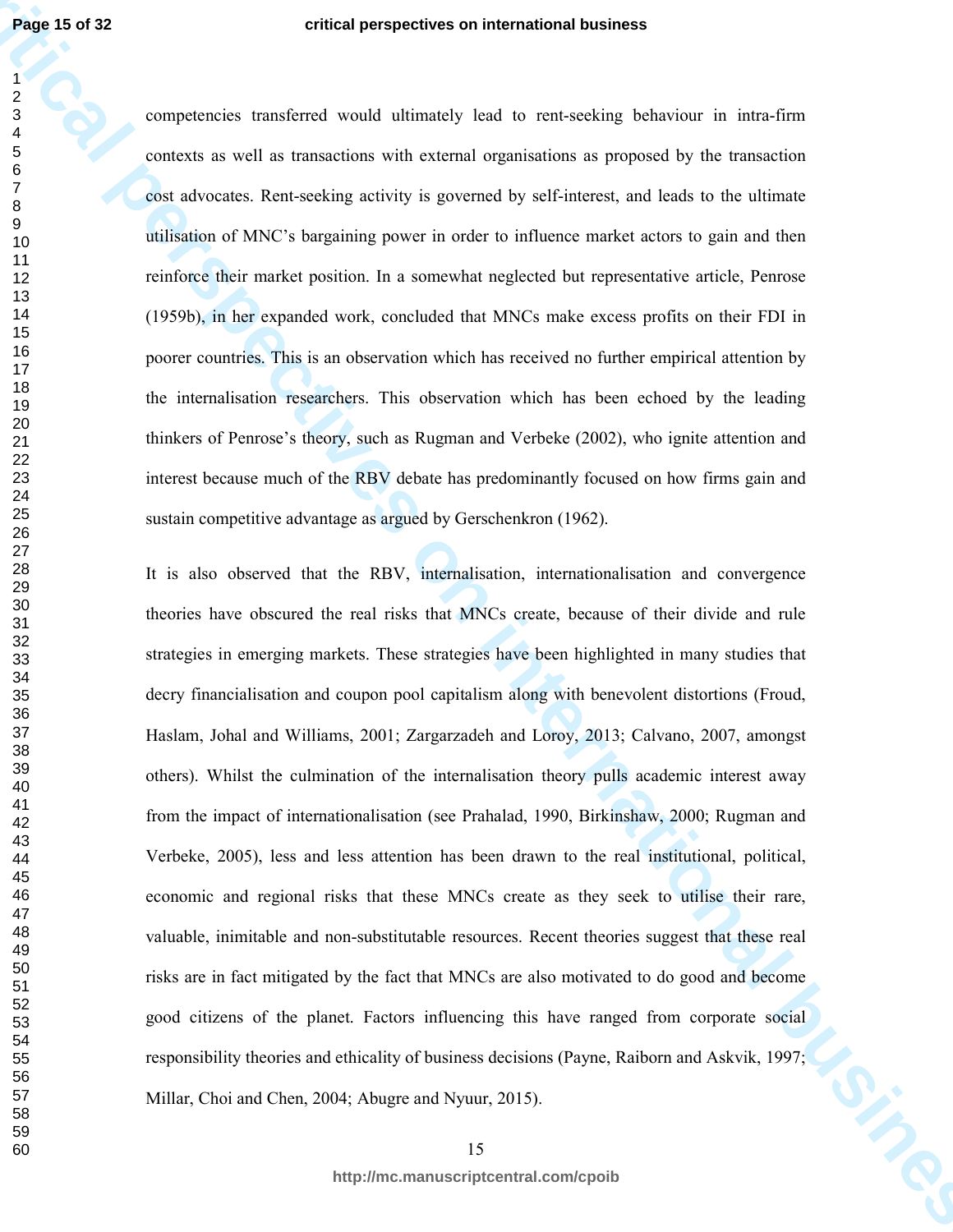**critical perspectives on international business** Additionally, the problem with the internalisation view, as expressed by authors such as Rugman and Verbeke (2002), Penrose (1959a); Prahalad and Hamel (1990), is that it fails to acknowledge the non-remediable issues discussed in modern theories of the MNC. The fact remains that the implementation of MNCs' business culture and methodologies of business practice, and their resource-seeking methodologies, have yielded the Africa we see today. In addition, these theories portray MNCs as fully rational in their motives of transnational operations. Further, the minimalistic nature of human cognition and subjective utility, as reinforced by the theory of bounded rationality, enshrines new perspectives on the manufactured risks of doing business in Africa. Combining the resource-based theory of the firm in line with the bounded rationality theory, we argue that although the presence of MNCs in Africa and the whole network of their operations in Africa appear beneficial, by the very strategic nature of their rent-seeking and resource-seeking approaches, they aim to maximise profits and improve shareholders' wealth in order to gain economic and political power, thereby preserving the neo-colonial agenda of the West (Lizardo and Strand, 2009).

It is significant that there is currently no research being carried out that aims to enhance our understanding of how and why MNCs manufacture risk in Africa, and how MNCs could perceive every culture and language as a resource, based on the native categorisation concept introduced by Buckley and Chapman (1997). In this concept, the authors proposed the adoption of polycentrism in the conceptualisation and implementation of MNC strategy. Understanding the local context as perceived through a Western lens is not enough, but rather the appreciation and reconfiguration of IB strategy based on the emic-etic approach as well as native language and culture. In their work, Kottak (2002) and Adler (1983) define emic as meanings specific to a particular language and culture whereas etic features are classified as<br>being similar to all languages and culture. being similar to all languages and culture.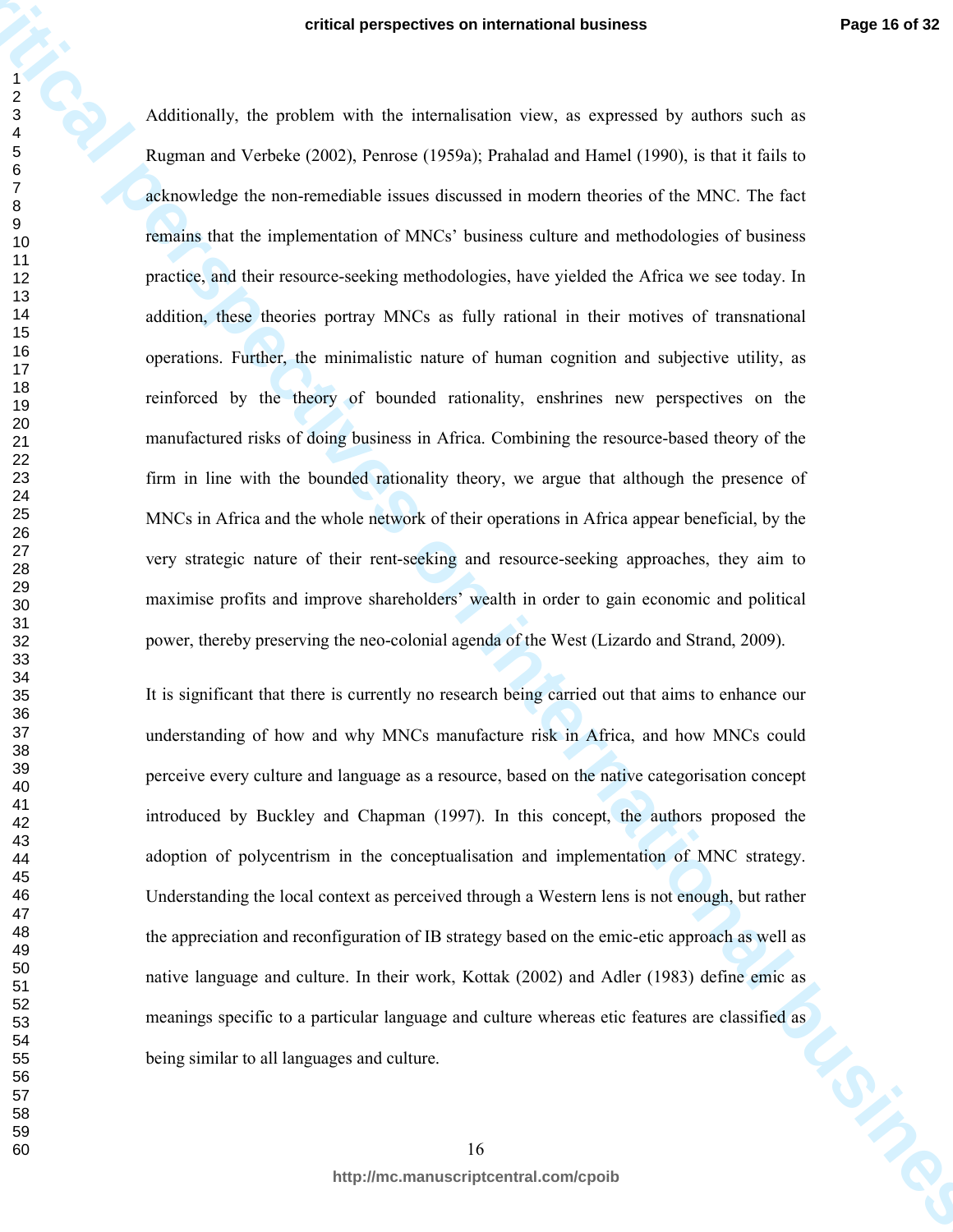#### 

# **Conceptualising the risks arising out of business practice in Africa**

**Page 17 of 32**<br> **c** conceptualiting the chies arising out of business business and the series of the series of the series are the series and the series of the series of the series of the series of the series of the serie In examining the degree to which MNCs support the global perception of the African continent as risk-ridden, we can consider different types of risks that MNCs create whilst conducting business in different parts of the world. According to Moles *et al*., (2011), the main risk they create is operational, which emerges from the execution of a company's business functions. Market risk is also created when the actions of resource-seeking MNCs produce a change in the value of the market factors. Although there are different ways of conceptualising risks, Manuj and Mentzer (2008) mentioned that the combination of supply, process, demand and security risk force market actors to behave differently, which determines the overall risk level in certain industries, markets and regions. In a related study, L'Hermitte *et al*., (2016) cite that there are challenges in ensuring a clear categorisation of risks in the supply chain of MNCs, simply because of the nature of their operations. Risks can be defined from three angles: firstly, from a rational economic perspective; secondly, from the psychological perspective; and thirdly, from the social construction of risk.

From the rationalist view, risk is underpinned by the theory of utility as presented by Krugman (1979). He enshrined the factors that influence monopolistic competition, increasing returns and the global entry behaviour of multinational firms. The theory suggests that MNCs are consistently risk-averse, and in deciding to do business in Africa and will often do their best to avoid losses to the detriment of the continent.

From a psychological perspective, the argument is based on the prospect theory, which also suggests that MNCs operating in Africa adopt a combination of risk and loss aversion strategies at the expense of fundamental corporate socially-responsible practices, as noted by Kahneman and Taversky (1979). From the psychological perspective, there are two components of risk that might influence the MNCs' perceptions: the first is (a) fear factor, which indicates how much the MNCs deal with the potential outcomes of doing business in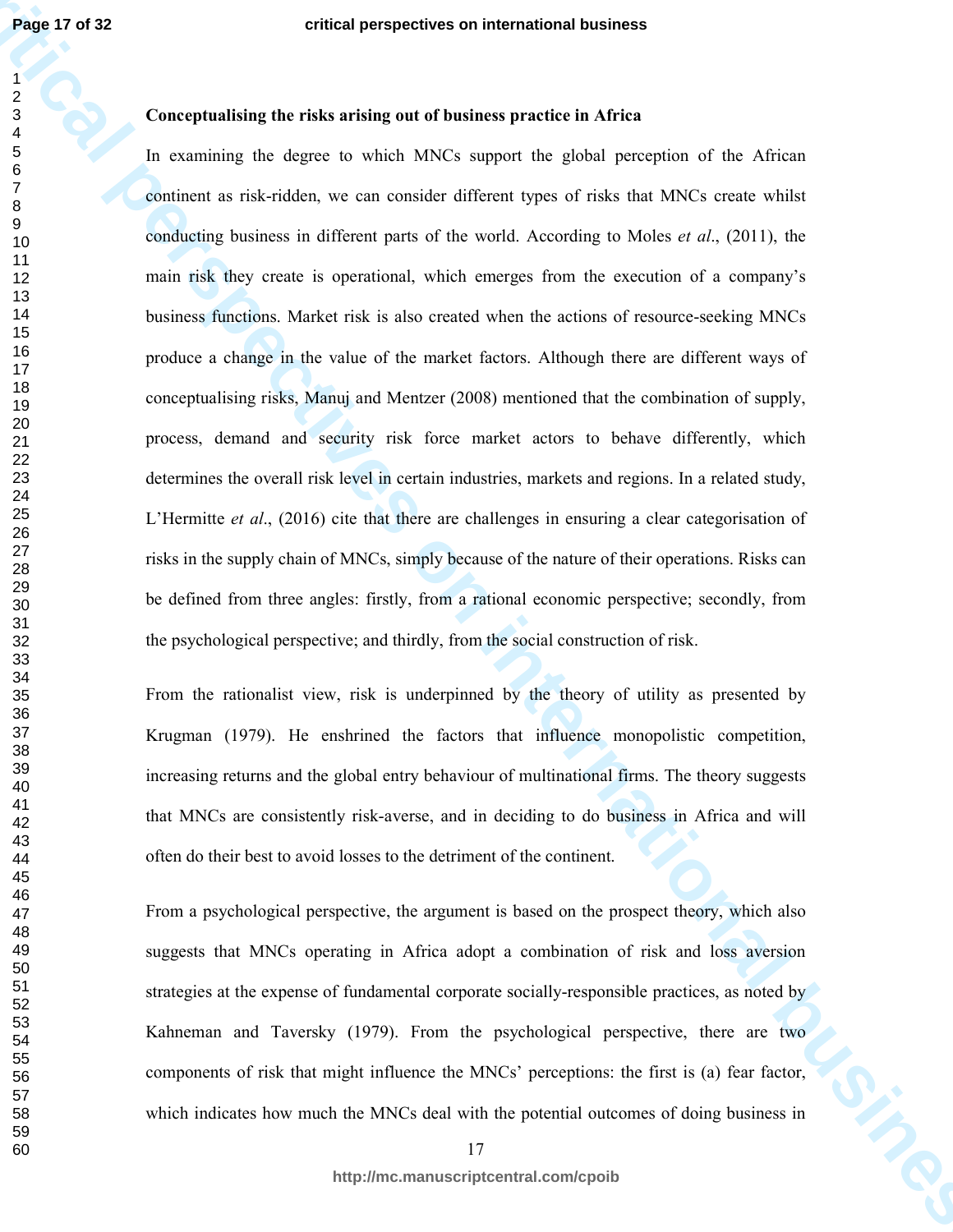Africa and (b) the control factor, the extent to which the MNCs are in control of the outcomes of doing business in Africa. Applying this theory in the context of Africa, Shapira (1995) also argued that MNCs often discount risks on the basis that they could control these risks by utilising their efficiencies and core capabilities without much ethical consideration.

**critical perspectives on international business**<br> **critical perspectives on Africa, exploring the following control of the critical perspectives of oriental business of Africa. Business (1985 also<br>
proposed for internatio** The social construction of risk, on the other hand, is underpinned by the way in which social groups can develop shared cognitive schema which is defined as core ideas about how the industry works, cause-and-effect relationships and what constitutes a reasonable conduct of business. The extent of agreement about the meaning that is shared can be ephemeral or profound in shaping attitude. Sociologists refer to these shared meanings as institutions. Thus, an institution is a persistently reproduced social pattern that is relatively self-sustaining. Social institutions affect which actions are seen as legitimate. In the world of risk management, MNCs' decision-making processes, therefore, are determined by what is socially determined in the West, which legitimises the risks manufactured in Africa. This is often based on shared cognitive schema, For instance, in the year 2007, the entire African economy declined by 15% (Hillier, 2007). The Central African region, with its inherent human rights violations, inequality, poverty and human suffering, are also hosts to some of the giant MNCs in the history of current economic globalisation. Yet, these corporations continue to announce annual increases in their profits, whilst local economic activities continue to decline. In fact, with regards to the manufactured risks arising as a result of MNCs operating in these parts of Africa, Kolk and Lenfant (2010) state that MNCs have dilemmas about the contribution they can and cannot make in Africa given the different foreign setting. It seems that the more the resource endowment, the more conflict-prone the country becomes (Kolk and Lenfant, 2010; Calvano, 2007; Gu, 2009).

MNCs rely mostly on their government actions to put, broadly speaking, three kinds of social pressure on African governments: coercive, mimetic and normative. The coercive pressures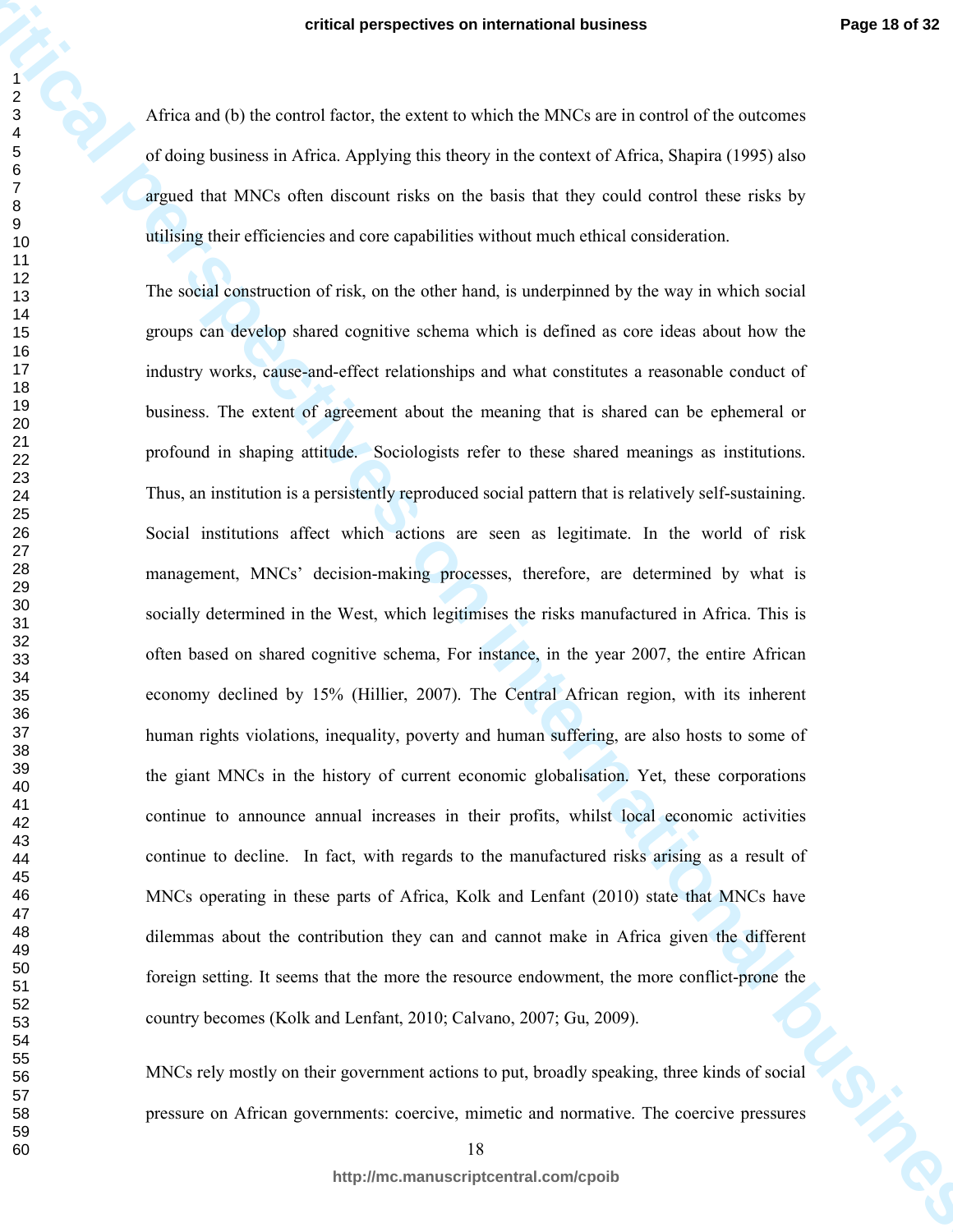put on African governments come from socio-cultural endorsements that can be applied if these governments act in legitimate ways according to the Western concept of civilisation. Weak African governments end up succumbing to poor business deals. This is explained by Boone (1994), Van de Walle (1994), Lewis (1996), Koukpaki (2013) who contend that Africa's decline or stagnation is because African leaders, having inherited artificial policies from colonialism, resort to neo-patrimonial strategies to foster their power and prevent the dislocation of their peasant societies. These neo-patrimonial policies, essentially redistributive in nature, use the resources of the state to pursue their political and personal ambitions of power maximisation.

**critical perspectives on international business** Clearly, the notion of risk management and control in this sort of setting are non-existent. The MNCs' investments are welcome without any due diligence on the risks. The mimetic pressures are often based on imitating others as to how they allow MNCs to do business, riskfree in other countries, then sell it to other countries by hiding the real risks. We believe that these mimetic pressures have established roots in the education systems, where the lack of effective educational systems led to non-risk management culture. Akam and Ducasse (2002) confirm this by arguing that education in Africa is confronted with diverse problems: the mimetic western consumerism, low rate of primary education, inadequate education policies, politico-economic crises, lack of educational infrastructure, plethoric student numbers, lack of research, without mentioning the pressure from the West which has characterised many parts of the African continent. To compensate for these deficiencies in the lack of education system, local elites believe that accepting the deals of MNCs could increase employment opportunities, particularly for younger generations.

Normative pressures are underpinned by values and the broader social values which MNCs subscribe to in conducting business in Africa. Normative pressures come from Western

**http://mc.manuscriptcentral.com/cpoib**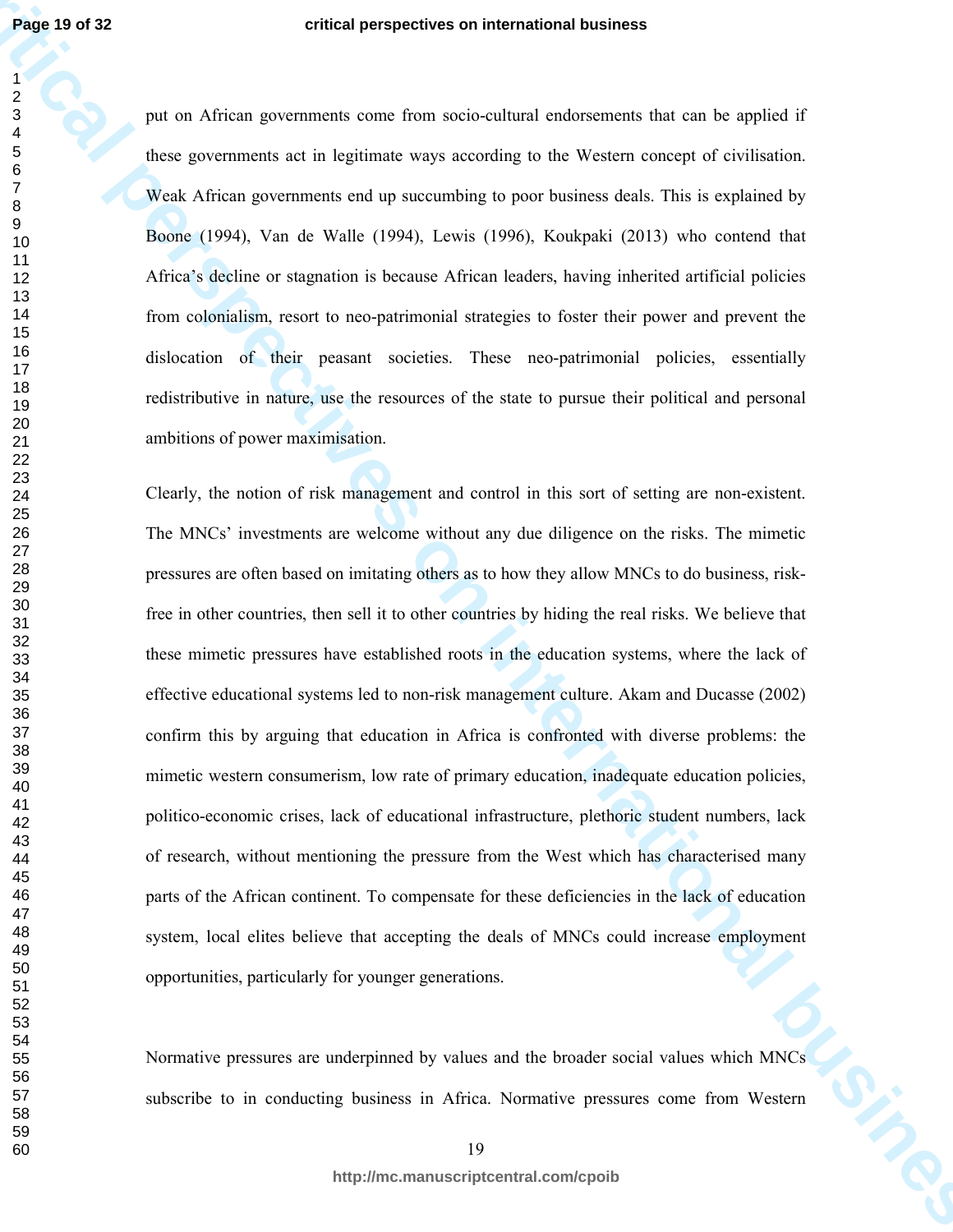governments who often aim to support their strategic industries. Due to the resourcedependent nature of MNCs, African countries have become vulnerable to such normative pressures, which increase the degree of risk in the region (Asiedu, 2002; Adams *et al*., 2014). The basic assumption is that organisations need to acquire their resources by exchanging with others in their environment, and this creates the dependencies. According to Sporn (1999), the scarcity of resources determines the degree of dependency. Assié-Lumumba (2006) takes this one step further, expressing the view that this dependency is to the detriment of African universities who are unable to produce capable elites who have been trained in their own language and culture to negotiate risks as brought up by large MNCs.

# **Associated risks of co-option**

**critical perspectives on international business**<br> **critical perspectives on the most of the most of the most of the most of the most of the most of the most of the most of the most of the most of the most of the most of t** During the colonial period from 1880 to 1960, MNCs extracted resources to benefit their colonial industries (Schneider, 2003). The resource-seeking activities of these corporations were primarily focused on natural resources such as gold, diamond and bauxite. Whilst resource extraction was ongoing, colonial governments engaged in market-facilitating and welfare-enhancing activities, including the building of roads and railway infrastructure, in order to facilitate the movement of extracted natural resources, but not necessarily to link countries or businesses for the development of the local economy (Ayres, 2012; Clapham, 1996). Apart from the pre-colonial and post-colonial practices, evidence does tend to support the fact that MNCs manufacture risk in Africa in the  $21<sup>st</sup>$  century. By nature of their strategic motivations, they seek to assimilate and win over the existing cultures with new products and services. Ager (2005) cites an example from France, stating that the French managed to keep a system of relationships to maintain their supremacy over their ex-colonies. France's aim was to maintain privileged relations with its former colonies by ensuring that the French language was used, that education was provided in and through French, and that cultural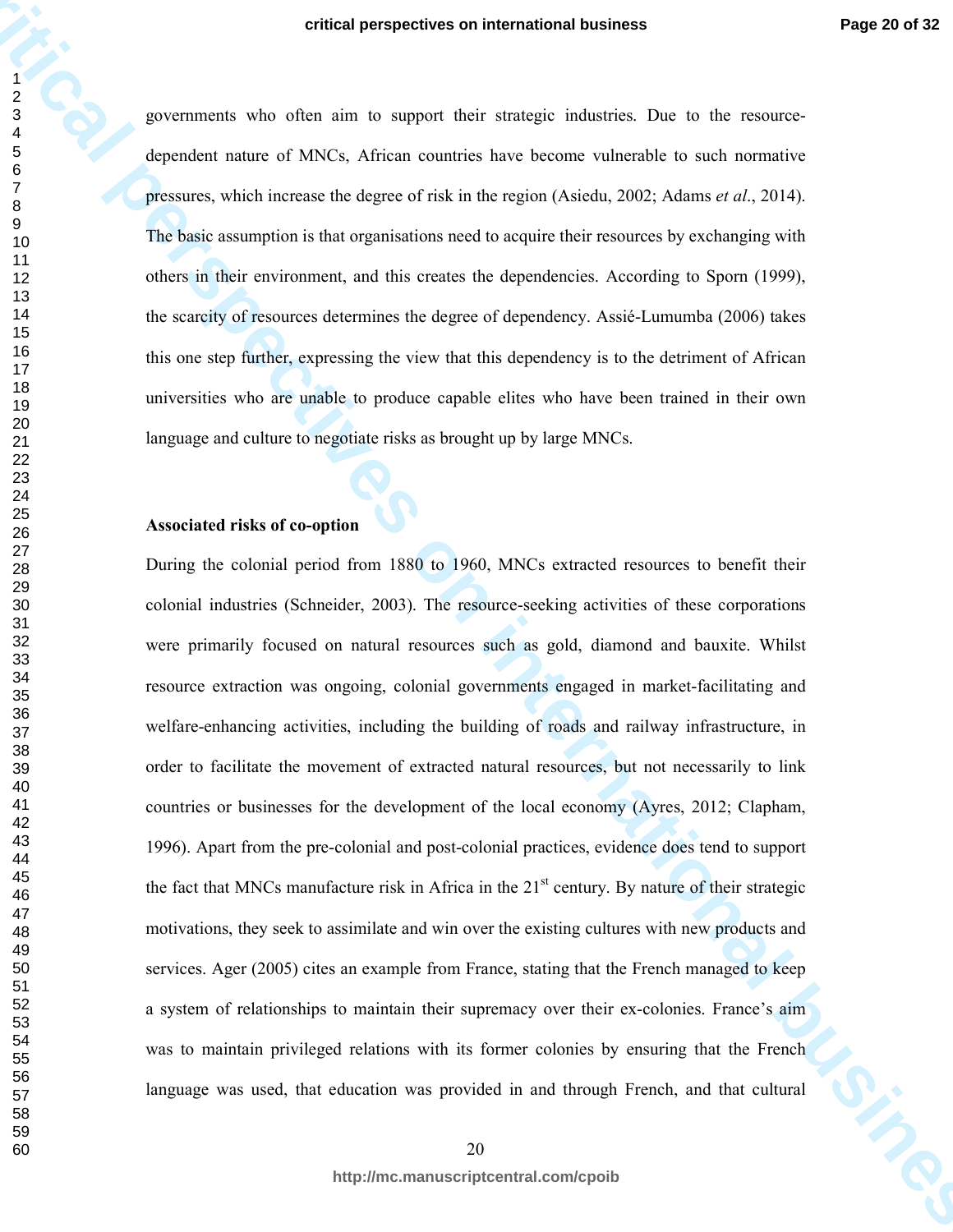activities through the medium of French were available. It is, therefore, almost impossible for an ex- French colony to reject any business deal from an MNC which has a predominantly French interest, based on any risk assessment.

**critical perspectives on international business** The historical relationship was designed to ensure domination of the colonies for their projected intention and gains. This is evident in the type of administrative and leadership style, and legacies and development programmes provided by the colonialists in Africa. In addition, Iheriohanma and Oguoma (2010) indicated that the development structures and policies by the colonialists never allowed space for the emergent leaders in Africa to revolt against the structures, or worse still, that these leaders did not realise it was necessary to reform the inherited development structures to the needs of Africa and Africans. Furthermore, non-transparent resource management is part of the infrastructure required for efficient neocolonial exploitation, whereby the economic and commercial interests of rich countries take precedence over effective financial control (Blaut, 1973; Verschave, 1998). Duruigbo (2005, 2014), in his extensive research work, confirms that MNCs have been the beneficiaries of the risks that they create and that the only losers are the small businesses and the citizens of these countries. As a result of the issues enumerated above, the current claims that Africa is rising must also be considered alongside the rising levels of debt, as documented by the *Financial Times* (2017). Consequently, the perpetuation of risk negatively impacts on Africa's ability to improve its financial status.

#### **Conclusion and implications**

This paper has critically explored the contextual factors in the pre-colonial and post-colonial eras that affect the ways MNCs conduct business in Africa. Drawing on the methodological approaches of nonlinear historical narrative, this paper maintains that the language, culture, and educational system have shaped the language of risk used by MNCs doing business. These antecedents produce risk and uncertainty for which post-independent Africa struggles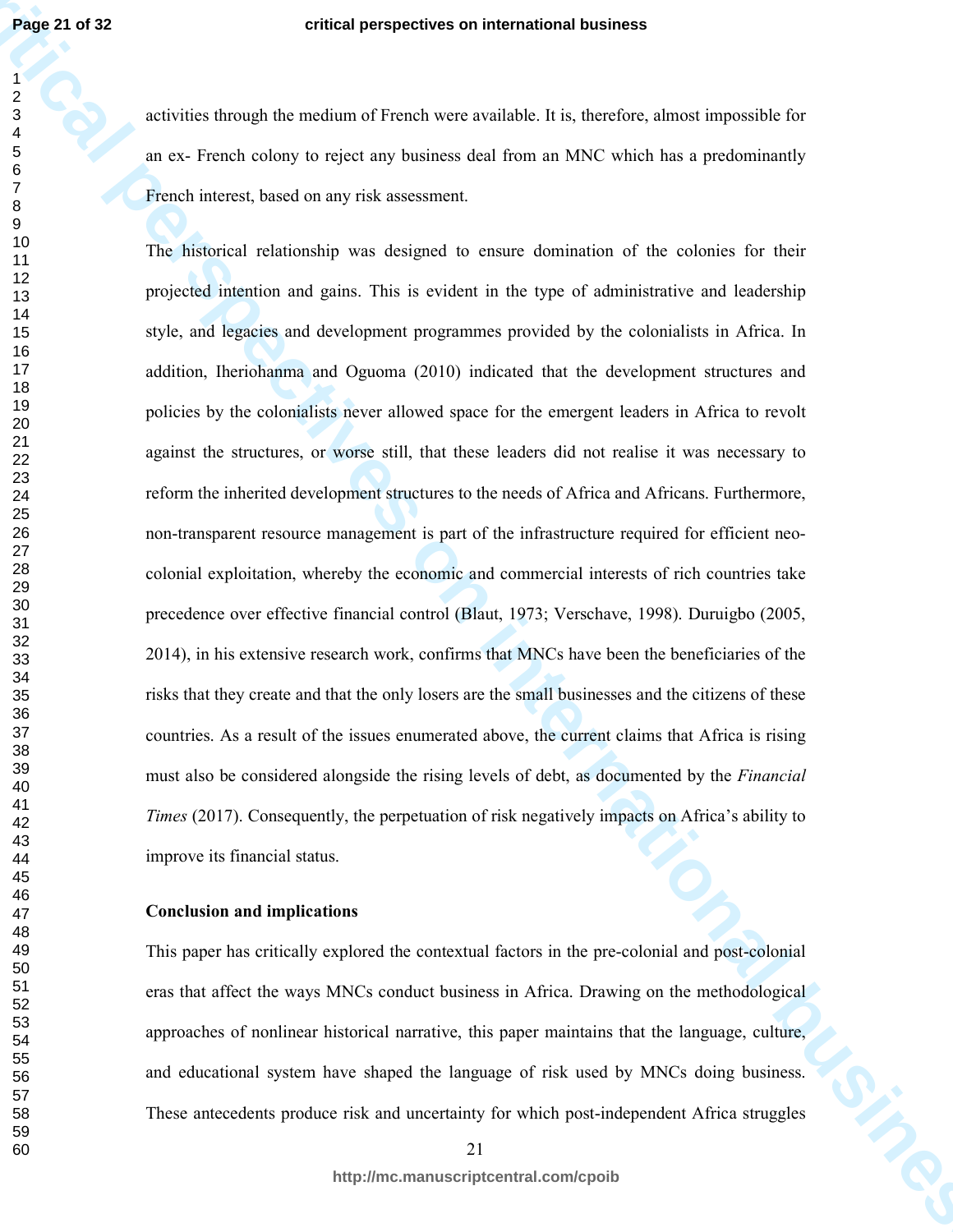to deal with effectively. The theory and conceptual trends of risk in IB have been reviewed, and it is clear that risk and uncertainty are lived experiences of people within a social, political, economic and religious context. In addition, in conceptualising the manufactured risks arising from business practice in Africa, this paper argues that there is associated risk of co-option at play. A combination of trans-modern and pluriversal perspective within African societies and knowledge which reflect the realities of today within the context of the historical experiences of the African countries.

In view of the issues identified, there are political implications for the nation-states as MNCs utilise the instabilities and weaknesses of governments on the continent to seek and exploit resources to maintain their competitive advantage at a global level. In terms of economic implications, weaker governments cannot have an effective development programme for their countries, thereby perpetuating a cycle of uncertainty and unemployment, particularly within younger generations. Economic instability leads to social unrest, whereby governments are continuously held accountable for the inadequacies in social inequality.

**critical perspectives on international business**<br> **critical** perspectives the three persistent of respectively. The controller of the state in the state of the state in the state of the state of perspectives of the state On the theoretical side, given the potential increase of emerging market multinational activities at the current time, the emic-etic approach and native categorisation could become the cornerstone of strategic decision-making employed by multinationals operating within Africa (Buckley and Chapman, 1997; Adams *et al*., 2017; Buckley, Chapman and Gajewska-De, 2014). In international business circles, emic is used in the context of being crossculturally incomparable, by highlighting the differences between nation states. The etic, on the other hand, is used as being cross-culturally comparable which reinforces the convergence argument that business language, cultures and policies around the world are converging. In this method, the understanding of how local people think, perceive and classify their world, their rules for behaviour, how they imagine and interpret their world and the things that surround them should form the basis of the operational strategy for MNCs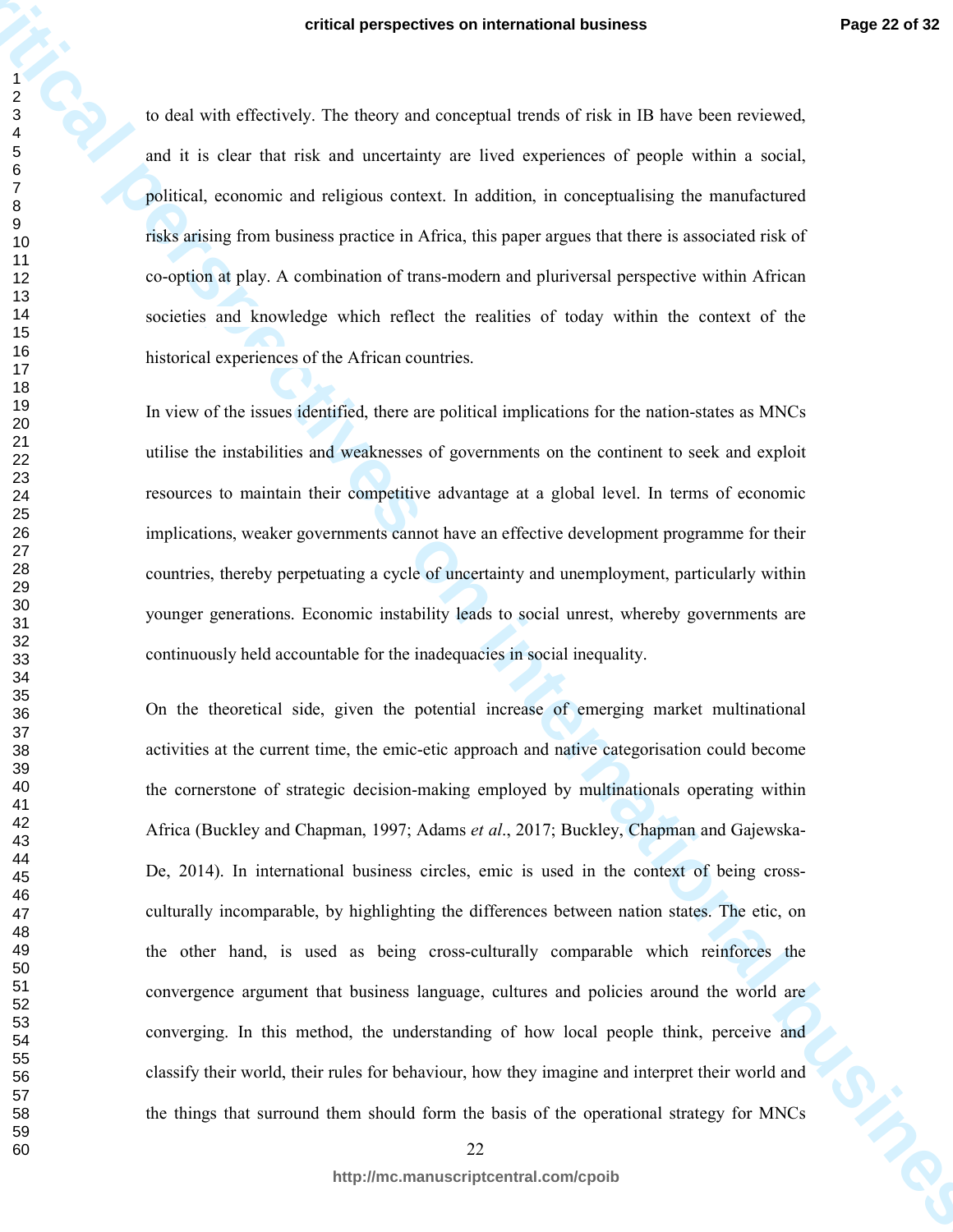entering the African marketplace. Whilst most international business research involves crosscultural data, the conclusions drawn from the analysis have focused on interpreting local languages and culture, attitudinal and behavioural phenomena using Western lenses rather than anthropological and ethnomethodological lenses (Doz, 2011, Sinkovics, Peng and Ghauri, 2008).

Understanding these underlying factors could have profound implications for the future direction of cross-cultural and international business research. Additionally, the polarity of the investment direction is reversed, making this research timely as IB research begins to grapple with the current ethical challenges facing emerging market multinationals operating in other emerging markets. In dealing with risks manufactured by MNCs, the advantages of treating the emic approach as equally beneficial would undoubtedly lead to future research that focuses more on *native categories* of the African marketplace as suggested by Sinkovics *et al*., (2008); Buckley and Chapman (1997).

**critical perspectives on international business** This paper extends the current debate on reinventing entry strategies into emerging markets (London and Hart, 2004; Cuervo-Cazurra, 2012) by arguing that the understanding of the native categories within the African context by MNCs could enhance new ways of conceptualising risk. In this sense, the starting point of any theoretical analysis on the risks arising out of conducting business in Africa must acknowledge the specificities of the African context in terms of local ideas, knowledge, history, language and methods of business practice which are different from those in the West. It could mean that MNCs need to see the African culture, language and philosophy of doing business as a resource, rather than a risk in itself. In addition, following critical analysis of the internalisation and RBV theories, the benefit-attention that FDI has enjoyed to date should be presented alongside the manufactured risks arising from MNCs as a result of their rent and resource-seeking approaches on the African continent. In relation to this, the classical populist economic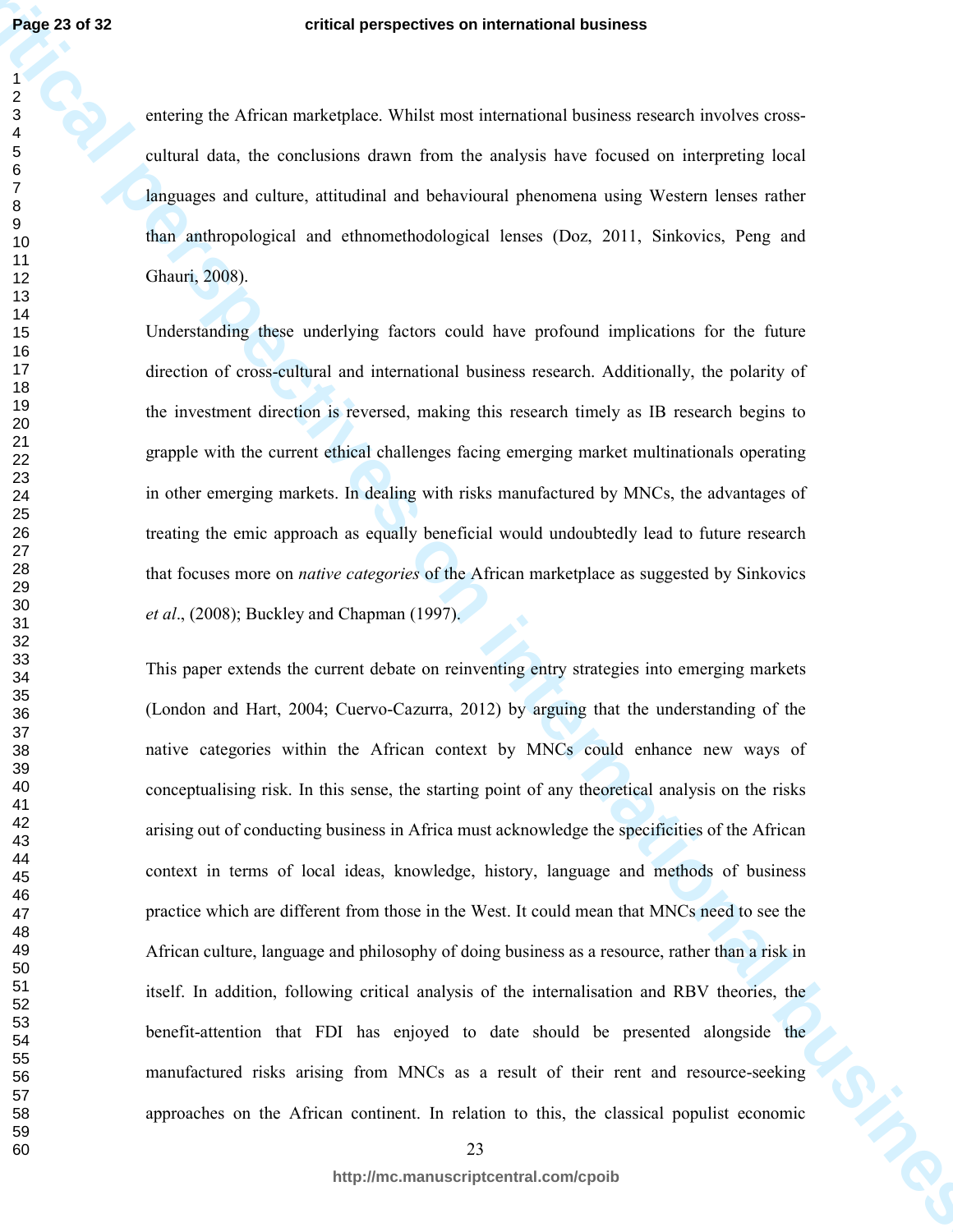development strategy in African countries, whereby governments remove taxes, provide subsidies, legitimise and encourage inward FDI when faced with a crisis, frequently produces economic and political problems as domestic economic interests are usually crowded out in favour or large MNCs.

On a practical level, it is imperative for African governments to implement a nationalistmodernising strategy whereby the levels of export from local businesses could initially be proportioned to the levels of MNCs' resource-seeking activities. This approach would ensure the proliferation of local business groups that could gain access to local and international capital in order to maximise local production. In this sense, the government would not have to deal with the consequences of risk and the associated challenges that emanate from the flight of capital.

#### **Future research**

**critical perspectives on international business**<br> **critical perspectives on the African connecte, when the critical perspective probable perspective considers**<br> **connects are perspectively above as consistent with a criti** This paper has explored the rational, psychological and social constructions of risk. It would be advantageous in future research to explore the pressure put upon African governments to integrate these manufactured risks in the way business is conducted. In addition, a full empirical and theoretical enquiry to examine the nature of manufactured risk from an African perspective on the discursive psychological methodology to investigate how African leaders report on risk, as risk theories in Western-based theories are likely to be exaggerated and discursively shaped by their own ideals, which do not necessarily apply to the contextual realities in Africa. The Eurocentric theories and approaches to conceptualising risk in Africa, its assessment and management methods are limited and subsequently create different forms of conflict due to MNCs' resource and rent-seeking approaches to conducting business in<br>Africa. Africa.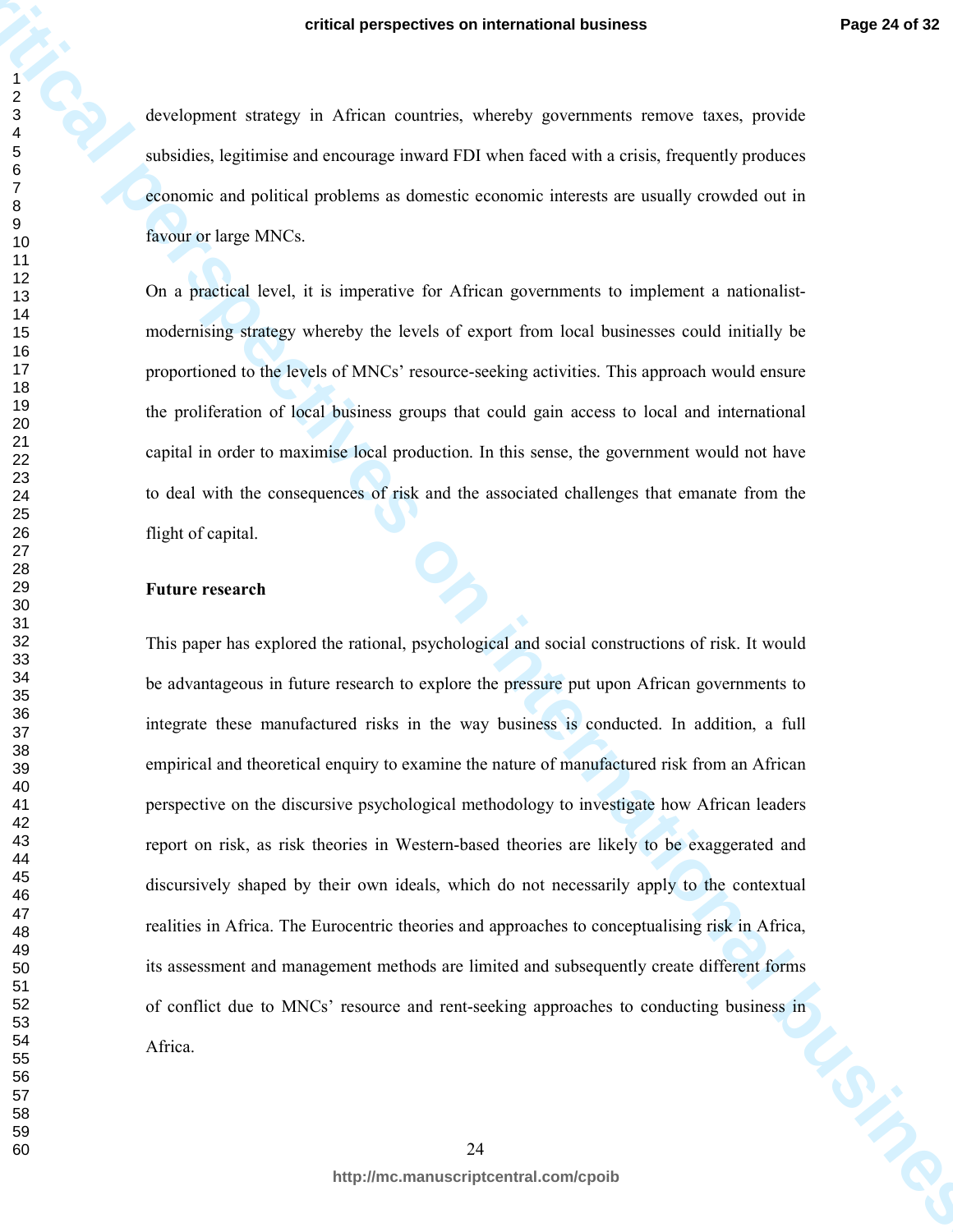#### **References**

- Abugre, J.B. and Nyuur, R.B. (2015), 'Organizations' commitment to and communication of CSR activities: Insights from Ghana', *Social Responsibility Journal*, 11(1): 161–178.
- Ackroyd, S., and Murphy, J. (2013), 'Transnational corporations, socio-economic change and recurrent crisis', *Critical perspectives on international business*, *9* (4): 336-357.
- Adams, K., Debrah, Y.A., Williams, K. and Mmieh, F. (2014), 'Causes of financial FDI inflows into Sub-Saharan Africa (SSA): Evidence from Ghana', *Thunderbird International Business Review*, 56(5): 439–459.
- Adams, K., Nyuur, R. B., Ellis, F. Y., and Debrah, Y. A. (2017), 'South African MNCs' HRM Systems and Practices at the Subsidiary Level: Insights From Subsidiaries in Ghana', *Journal of International Management*, *23*(2):180-193.
- Adler, N. J. (1983), 'A typology of management studies involving culture', *Journal of international business studies*, *14*(2): 29-47.
- Ager, D. E. (2005), 'French cultural, languages and telecommunications policy towards Sub Sahara Africa', *Modern and Contemporary France* 13: 57–69.
- **critical perspectives on international business** Ahiakpor J. C.W. (2010). *Multinational Corporations in the Third World: Predators or Allies in Economic Development*? Religion and Liberty: Vol. 2:5, available at https://acton.org/pub/religion-liberty/volume-2-number-5/multinational-corporations-thirdworld-predators (accessed on October 20, 2017)
	- Akam, N., and Ducasse, R. (2002), 'Dynamiques locales de la mondialisation: Les Afriques en perspective: quelle université pour l'Afrique? Bordeaux', *Maison Des Sciences de l'Homme d'Aquitaine*.
	- Amaeshi, K., Adi, B. C., Ogechie, C., and Amao, O. O. (2006), 'Corporate Social Responsibility in Nigeria: Indigenous practices or Western influences', *Journal of Corporate Citizenship,* 24: 83-99.
	- Asiedu, E. (2002), 'On the determinants of foreign direct investment to developing countries: is Africa different? *World development*, *30* (1): 107-119.
	- Assié-Lumumba, N. T. (2006), *Higher Education in Africa, Crises, Reforms and Transformation*, Dakar, Council for Development of Social Science Research in Africa, CODESRIA.
	- Aven, T. (2016), 'Risk assessment and risk management: Review of recent advances on their foundation', *European Journal of Operational Research*, Vol 253 (1).
	- Aryeetey, E., and Nissanke, M. (2005), *Financial integration and development: liberalization and reform in sub-Saharan Africa*. Routledge.
	- Ayres, C. J. (2012), 'The international trade in conflict minerals', Colton, *Critical perspectives on international business*, *8* (2): 178-193.<br>Beck, U. (1992), *Risk Society. Towards a New Modernity*, London: Sage. *international business*, *8* (2): 178-193.
	- Beck, U. (1992), *Risk Society. Towards a New Modernity*, London: Sage.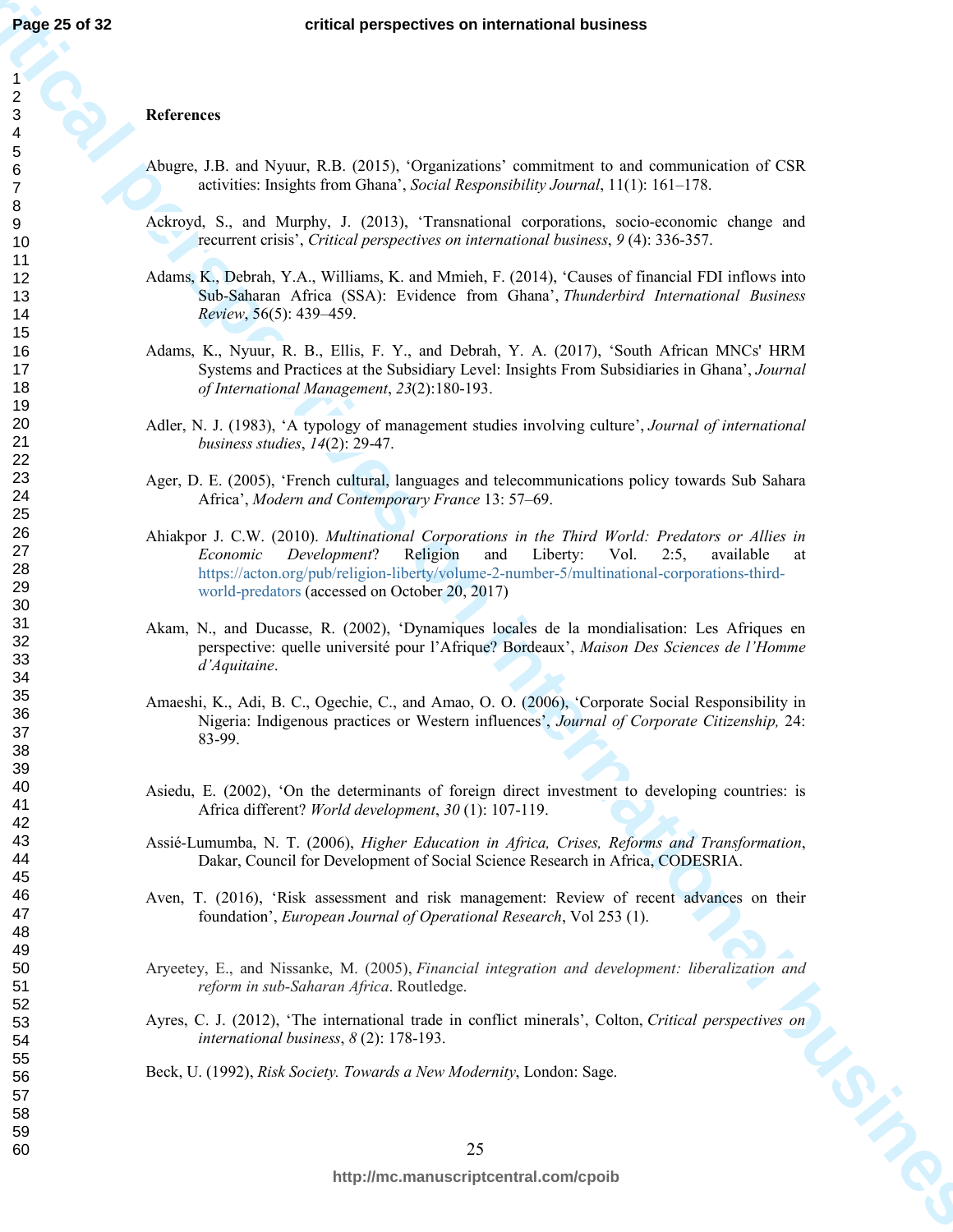- Beck, U. (1994) The reinvention of politics: towards a theory of reflexive Modernization. In: U. Beck, A. Giddens, S. Lash (eds.), *Reflexive Modernization. Politics, Tradition and Aesthetics in the Modern Social Order*, 1-55, Stanford: Stanford University Press.
- Beck, U. (1998), *World risk society*, Polity Press, Cambridge.
- Birkinshaw J, Hood N. (2000), 'Characteristics of foreign subsidiaries in industry clusters', *Journal of International Business Studies* 31(1): 141–154.
- Blaut, J.M. (1973), 'The theory of development', *Antipode*, Vol. 5 (2): 22-26.
- **critics** perspectives on international business<br> **c**<br>  $\frac{1}{2}$ <br>  $\frac{1}{2}$ <br>  $\frac{1}{2}$ <br>  $\frac{1}{2}$ <br>  $\frac{1}{2}$ <br>  $\frac{1}{2}$ <br>  $\frac{1}{2}$ <br>  $\frac{1}{2}$ <br>  $\frac{1}{2}$ <br>  $\frac{1}{2}$ <br>  $\frac{1}{2}$ <br>  $\frac{1}{2}$ <br>  $\frac{1}{2}$ <br>  $\frac{1}{2}$ <br>  $\frac{1}{2}$ <br> Boone, C. (1994), 'State and ruling classes in post-colonial Africa: the enduring contradictions of power, in J. Migdal (ed.), *State Power and Social Forces*, Cambridge, Cambridge University Press.
	- Bourdieu, P. (1991), *Language and Symbolic Power*, Polity Press, Cambridge.
	- Buckley P, Casson M. (1976), *The Future of the Multinational Enterprise*, Macmillan: London.
	- Buckley, P. J., Chapman, M., Clegg, J., and Gajewska-De Mattos, H. (2014), 'A linguistic and philosophical analysis of emic and etic and their use in international business research', *Management International Review*, *54*(3): 307-324.
	- Buckley, P. J., and Chapman, M. (1997) The use of native categories in management research. *British Journal of Management*, *8*(4): 283-299.
	- Calvano, L. (2007), 'Multinational corporations and local communities: A critical analysis of conflict', *Journal of Business Ethics*, 82(4): 793–805
	- Chakrabarty, D. (2001), *Provincialising Europe. Postcolonial Thought and Historical Difference*. Princeton: Princeton U P.
	- Chang, S. J. (1997), 'Whose Wealth To Maximize: A Survey Of Alternative Views On Corporate Objectives', *Journal of Financial Education* 1-13.
	- Ciabuschi, F., Dellestrand, H., and Kappen, P. (2012), 'The good, the bad, and the ugly: Technology transfer competence, rent-seeking, and bargaining power', *Journal of World Business*, *47* (4): 664-674.
	- Clapham, C. (1996) *Africa and the international system: The politics of state survival* Vol. 50. Cambridge University Press.
	- Cuervo‐Cazurra, A. (2012), Extending theory by analyzing developing country multinational companies: Solving the Goldilocks debate. *Global Strategy Journal*, *2* (3): 153-167.
	- Dean, M. (1999) Governmentality*. Power and Rule in Modern Society*. London; Thousand Oaks; New Delhi: Sage.
	- Dingwall, R. (1999), 'Risk Society': The Cult of Theory and the Millennium? In: *Social Policy & Administration* 33 (4): 474-491.
	- Douglas, M. and Wildavsky, A. (1982), *Risk and culture. An Essay on the Selection of Technological and Environmental Dangers,* Berkeley: University of California Press.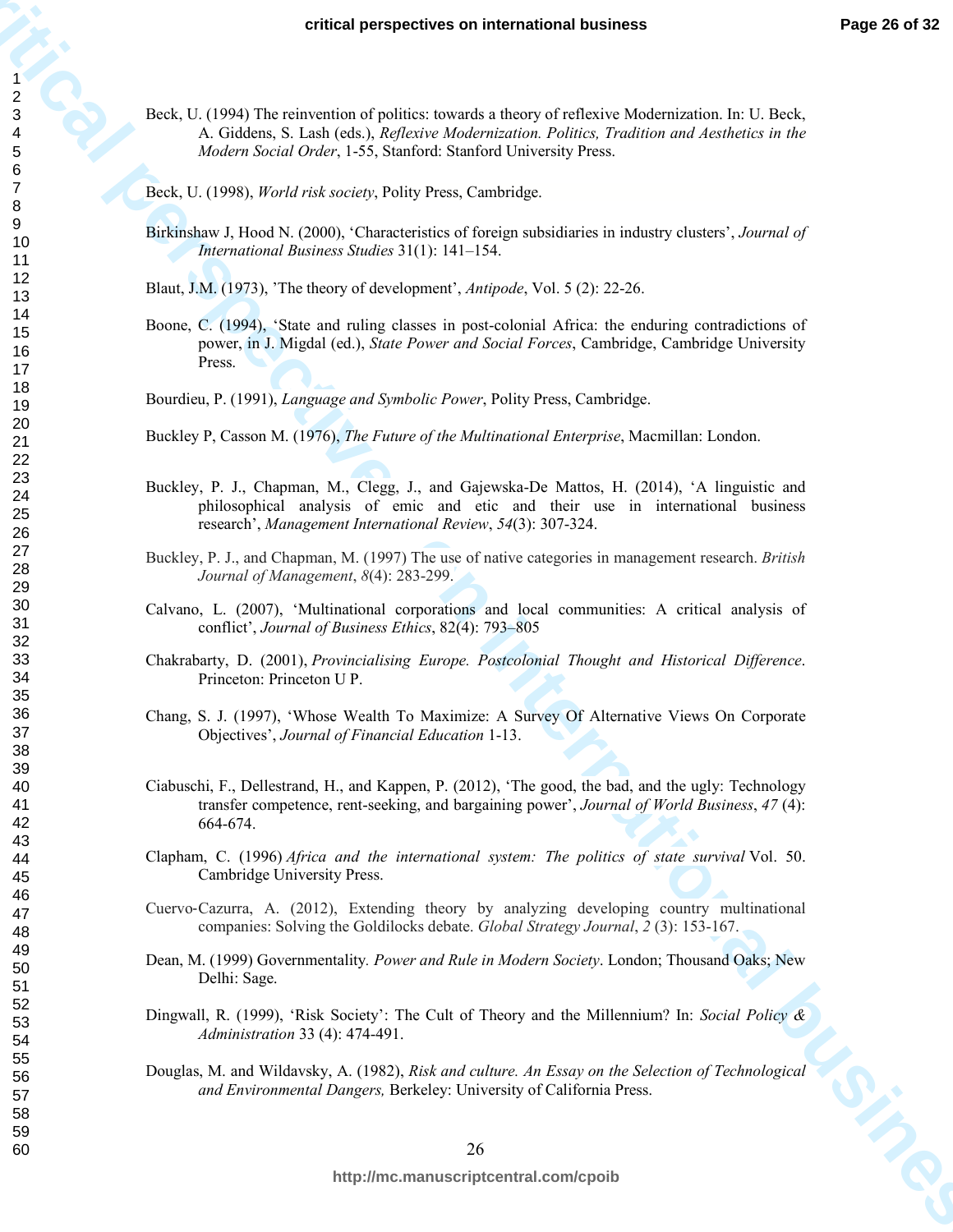- Doz, Y. (2011), Qualitative research for international business. *Journal of International Business Studies*, *42*(5): 582-590.
- Dunning, J. H., & Lundan, S. M. (2008), *Multinational enterprises and the global economy*. Edward Elgar Publishing.
- Duruigbo, E. (2005), The World Bank, Multinational Oil Corporations, and the Resource Curse in Africa. *U. Pa. Journal of International Economy Vol. 26* (1).
- Duruigbo, E. (2014), Balancing Energy Development and Environmental Rights: From Foreign Litigation to International Insurance?.
- Elliott, A. (2002), Beck's Sociology of Risk: A Critical Assessment. In: *Sociology* Vol. 36 (2): 293- 315.
- Englebert, P. (2000), Pre-colonial institutions, post-colonial states, and economic development in tropical Africa, *Political Research Quarterly*, Vol. 53: 7–36.

Ewald, F. (1986), *The Welfare State*, Paris: Grasset.

- Fairclough, N. (2003), *Analysing Discourse: Textual Analysis for Social Research*, Routledge, London.
- Faria, A. (2014), Border Thinking in Action: Should Critical Management Studies Get Anything Done? In Malin, V., Murphy, J & Siltaoja, M. (eds.) *Getting Things Done* (Dialogues in Critical Management Studies, Bingley: Emerald Vol (2) 277-300.
- **critical perspectives on international business** Ferner, A., Almond, P. and Colling, T. (2004), 'Institutional theory and the cross-national transfer of employment policy: The case of "workforce diversity" in US multinationals', *Journal of International Business Studies*, 36(3): 304–321.
	- Financial times (2017), retrieved from https://www.ft.com/content/de5fab92-0f27-11e7-a88c-50ba212dce4d accessed on 15.08.17
	- Freeden, M. (1996), *Ideologies and Political Theory: A Conceptual Approach*. Oxford: Clarendon Press.
	- Freeden, M. (2005), *Liberal Languages.* Princeton: NJ: Princeton UP.
	- Freer, J. (2017), Sustainable development goals and the human resource crises, *International Health, Vol. 9: 1-2.*
	- Froud, J., Haslam, C., Johal, S. and Williams, K. (2001), 'Financialisation and the coupon pool', *Gestão & Produção*, 8(3).
	- Frynas, J. G., & Paulo, M. (2006), A new scramble for African oil? Historical, political, and business perspectives. *African Affairs*, *106* (423): 229-251.

Gerschenkron, A. (1962), Economic Backwardness in Historical Perspective. Cambridge, MA:

Giddens, A. (1990), *The Consequences of Modernity*. Stanford University Press, Stanford.

Giddens, A. (1999), "Risk and Responsibility", *Modern Law Review*, 62 (1).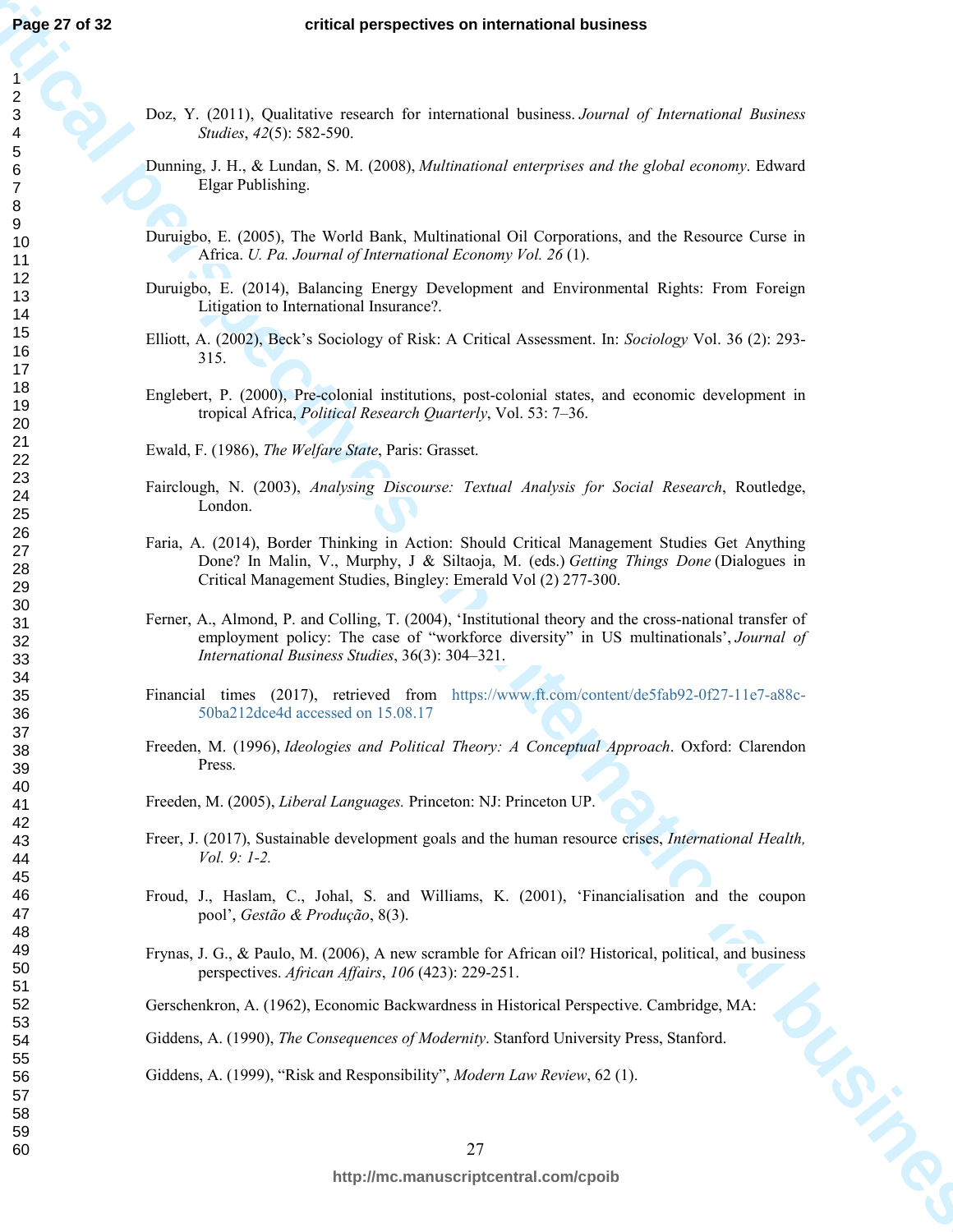Gravelle, J. G. (2009), Tax havens: International tax avoidance and evasion. *National Tax Journal*, 727-753.

Grubel, H. G. (2014), A theory of multinational banking. *PSL Quarterly Review*, Vol. *30* (123).

- Gu, J. (2009), China's private enterprises in Africa and the implications for African development. *The European Journal of Development Research*, *21*(4): 570-587.
- Gubrium, J. F., & Holstein, J. A. (2002), *Handbook of interview research: Context and method*. Sage.
- Habermas, J. (1972), "Technology and Science as Ideology," in B. Barnes (ed.) *Sociology of Science*, Penguin, Harmondsworth.
- Hewitt, R. R. (2014), Globalization and landscape architecture: A review of the literature. *SAGE Open*, *4*(1)
- Hillier, D., (2007), "Africa's missing billions. International arms flows and the cost of conflict", 26 IANSA, Oxfam International and Saferworld.
- Hood, C. and Rothstein, H. (2001), "Risk Regulation Under Pressure", *Administrative & Society* Vol. 33 (1).
- Hood, C., Rothstein, H. and R. Baldwin (2001), *The government of risk: Understanding risk regulation regimes*, Oxford University Press, Oxford.
- Huntington, S. P. (1993), *The third wave: Democratization in the late twentieth century* (Vol. 4). University of Oklahoma press.
- Iheriohanma, E.B.J. and Oguoma, O. (2010), "Governance, leadership crisis and underdevelopment in Africa: An explorative discourse" *European Journal of Social Sciences*, Vol. 12 (3): 409-416
- Jakubiak, M., & Kudina, A. (2008), *The Motives and Impediments to FDI in the CIS* (No. 0370). CASE-Center for Social and Economic Research.
- Japp, K.P. (1996), *Sociological Risk Theory*, Weinheim; München: Juventa.
- **critical perspectives on international business Frage 20 of 22<br>**  $\frac{2}{5}$  **CritiCal perspectives on international business and sensitive star business**  $\frac{2}{5}$ **<br>
CritiCal 2 of CritiCal A fluory of international business a** Johnson, H.G. (1970), The efficiency and welfare implications of the multinational corporation. In C.P. Kindleberger, ed., The international corporation: A symposium, Chapter 2. Cambridge, MA: MIT Press.
	- Kahneman, D. and Tversky, A. (1979), Prospect theory: an analysis of decision under risk, *Econometrica*, 47: 263-91
	- Keay, A., & Adamopoulou, R. (2012), Shareholder value and UK companies: a positivist inquiry. *European Business Organization Law Review (EBOR)*, *13*(1), 1-29
	- Kolk, A., & Lenfant, F. (2010), MNC reporting on CSR and conflict in Central Africa. *Journal of Business Ethics*, Vol. 93: 241-255.<br>
	Kottak, C. P. (2002), *The Exploration of Human Diversity*. New York: McGraw-Hill, Inc. *Business Ethics*, Vol. *93:* 241-255.
	- Kottak, C. P. (2002), *The Exploration of Human Diversity*. New York: McGraw-Hill, Inc.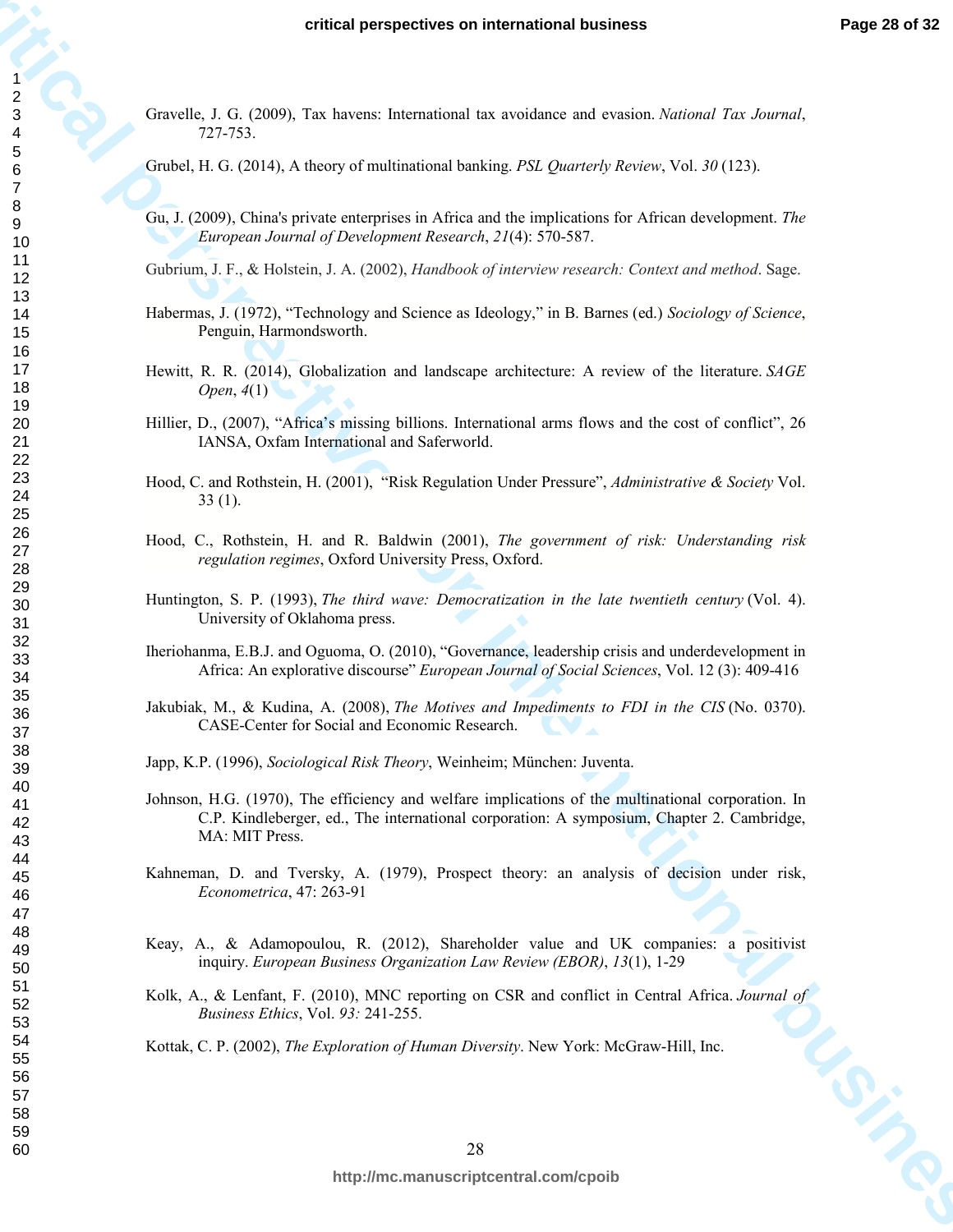Koukpaki, A. S. F. (2013), *The concept of strategic leadership in the development and improvement of higher education in the Republic of Benin : a qualitative case study of an African university*. EdD thesis The Open University.

**Page 21 of 32**<br>
contends, A.S. **F.** (2013). The owner of international business and international distances<br>
contends, A.S. **F.** (2013). The owner of international mate the development and international business in the s Koukpaki, A. S.F. (2014) The Learning, Training and Development Needs of Strategic Leadership in the Context of Higher Education In a Scottish Research Intensive University: A qualitative Case Study, in A.O.U Onuka, *Analysing Educational Issues: Essays in Honour of Emeritus Professor Pai Obanya*, Society for the Promotion of Academic and Research Excellent (SPARE)

Krimsky, S. and Golding, D. (1992), *Social Theories of Risk*, Westport CT: Praeger.

- Krugman, P. R. (1979), Increasing returns, monopolistic competition, and international trade. *Journal of international Economics*, *9* (4): 469-479.
- Kudina, A., & Jakubiak, M. (2012), The Motives and Impediments to FDI in the CIS. In *EU eastern neighborhood* (71-82). Springer Berlin Heidelberg.
- L'Hermitte, C., Tatham, P., Brooks, B., and Bowles, M (2016), Supply Chain agility in humanitarian protracted operations*, Journal of Humanitarian Logistics and Supply Chain Management, vol. 6 (2):173-201.*
- Lall, S., & Streeten, P. (1977), Introduction. In *Foreign Investment, Transnationals and Developing Countries* (3-15). Palgrave Macmillan UK.
- Lewis, P. M. (1996), Economic Reform and political Transition in Africa: The Quest for a Politics of Development *World Politics* 49 (1) 92-129.
- Lizardo, O., & Strand, M. (2009), Postmodernism and globalization. *Protosociology: An International Journal of Interdisciplinary Research* Vol. 26 (39).

Löfstedt, R. (2009) *Risk Management in Post-Trust Societies*, Palgrave Macmillan, London.

- London, T., & Hart, S. L. (2004), Reinventing strategies for emerging markets: beyond the transnational model. *Journal of international business studies*, *35* (5): 350-370.
- Lyons, W.E, Lowery D., and De Hoog R. (1992), *The Politics of Dissatisfaction*, Sharpe, New York.
- Manuj, I., & Mentzer, J. T. (2008), Global supply chain risk management strategies. *International Journal of Physical Distribution & Logistics Management*, *38* (3): 192-223.
- Mathews, J. A. (2006), Dragon multinationals: New players in 21st century globalization. *Asia Pacific journal of management*, *23*(1): 5-27.
- Millar, C. J. M. Choi, C.J and Chen, S. (2004), Global Strategic Partnerships between MNEs and NGOs: Drivers of Change and Ethical Issues; *Business and Society Review* 109 (4): 395–414
- Miller, K. D. (1992), A framework for integrated risk management in international business. *Journal* of international business studies, 23(2): 311-331.<br>Muenjohn, N., & McMurray, A. (2016), The impact of leadership on work *of international business studies*, *23*(2): 311-331.
- Muenjohn, N., & McMurray, A. (2016), The impact of leadership on workplace innovation in Thai and Vietnamese SMES. *The Journal of Developing Areas*, *50* (5): 479-486.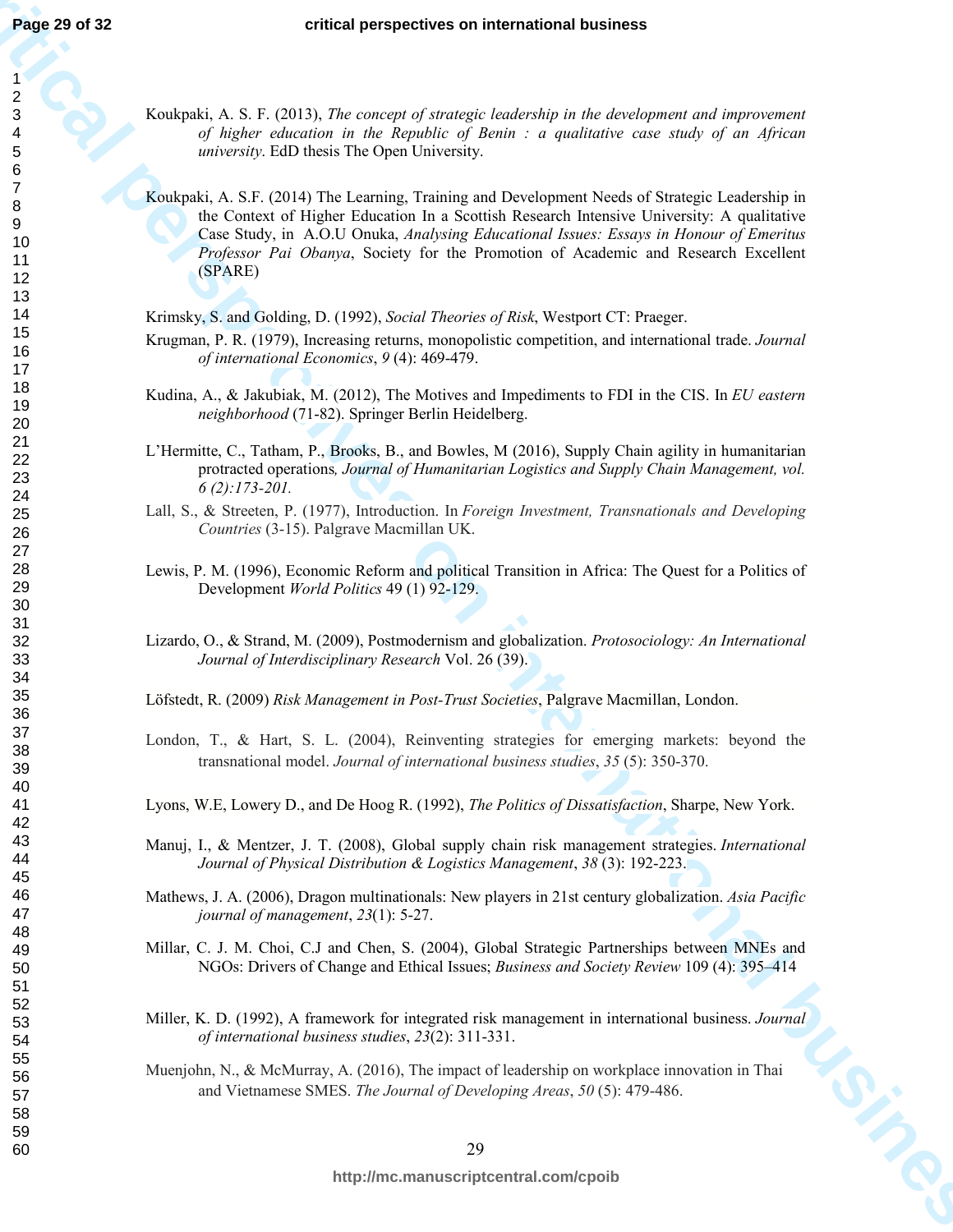Moles, P, Parrino, R and Kidwell, D (2011), *Corporate Finance*, Chichester, John Wiley & Sons Ltd

- Nyuur, R. and Debrah, Y. (2012), *The changing and multi-motives of FDI in SSA: evidence from Ghana.* In: 39th Academy of International Business (UK & Ireland Conference), 29-31 March 2012, Liverpool, UK. http://nrl.northumbria.ac.uk/9217/ accessed on 20/08/2017
- O'Rourke, K. H., & Williamson, J. G. (2001), *Globalization and history: the evolution of a nineteenth-century Atlantic economy*. Mit Press.
- Payne, D., Raiborn C. and Askvik J. (1997), A Global Code of Business Ethics. *Journal of Business Ethics Vol.*16: 1727–1735
- Penrose E.T. (1956), Foreign investment and the growth of the firm. *Economic Journal, Vol.* 66: 220– 235.
- Penrose E.T. (1959a), *The Theory of the Growth of the Firm*. Oxford University Press: Oxford.
- Penrose ET. (1959b) Profit sharing between producing countries and oil companies in the Middle East. *Economic Journal Vol.* 69: 238–254.
- Peteraf A. (1993), The cornerstones of competitive advantage: a resource-based view. *Strategic Management Journal Vol.* 14 (3): 179–191.
- Power, M. (2004), The risk management of everything. *The Journal of Risk Finance*, Vol. *5*(3): 58- 65.
- Power, M. (2007), *Organized Uncertainty: Designing a world of risk management*, Oxford University Press, Oxford.
- Prahalad CK, Hamel G. (1990), The core competence of the corporation. *Harvard Business Review, Vol.* 90 (3): 79–91.
- Radice, H. (2014), Transnational corporations and global capitalism: reflections on the last 40 years. *Critical perspectives on international business*, Vol. 10 (1/2): 21-34.
- Rugman A. M. & Collinson S. (2012), International Business ( $6<sup>th</sup>$  Edition), Pearson Education, Harlow, UK
- Rugman, A.M. (2012), 'Advancing empirical research in international business', *Multinational Business Review*, 20(4)
- Rugman, A.M. and Verbeke, A. (2002), 'Edith Penrose's contribution to the resource-based view of strategic management', *Strategic Management Journal*, 23(8): 769–780.
- Rugman, A.M. and Verbeke, A. (2003), 'Extending the theory of the multinational enterprise: Internalization and strategic management perspectives', *Journal of International Business Studies*, 34(2): 125–137
- Rugman, A.M. and Verbeke, A. (2004), 'A perspective on regional and global strategies of multinational enterprises', *Journal of International Business Studies*, Vol. 35(1): 3–18.
- **critics** perspectives on international business **Frogen 20 of 23**<br>
Mode, P. Preins, Read School, D. D. (1), Organizational Business, Childrens, Lond Wille & Scar Led<br>
Novem, R. and Deb Michair, Columbian and and and mann Rugman, A.M. and Verbeke, A. (2005), Towards a theory of regional multinationals: a transaction cost economics approach. *Management International Review, 45 accessed on 22/10/2016 from http://www.henley.reading.ac.uk/web/FILES/management/mgmt\_A\_Rugman\_TowardsATheor yofRegionalMNEs.pdf*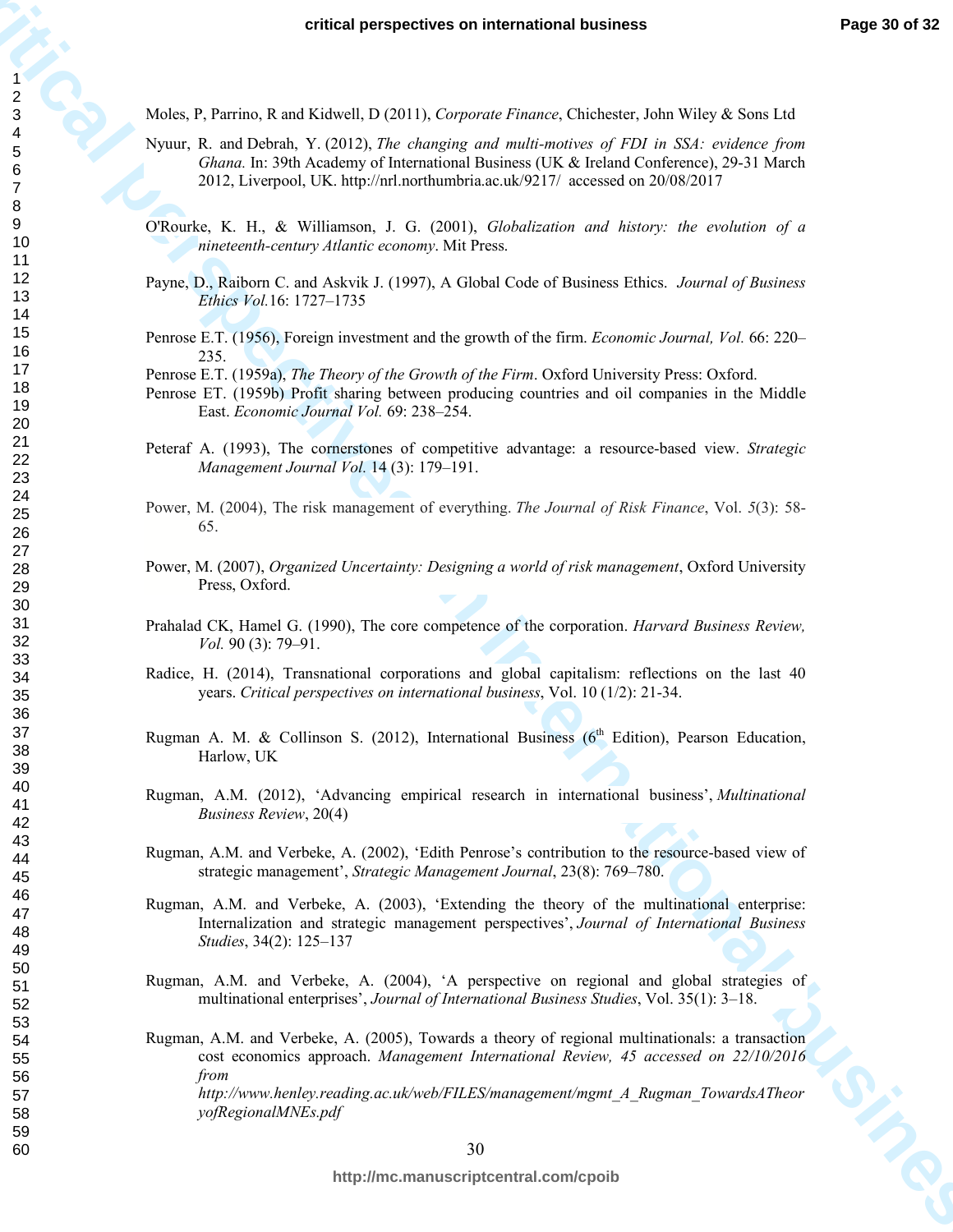- Schneider, G. E. (2003), Globalization and the poorest of the poor: Global integration and the development process in Sub-Saharan Africa. *Journal of Economic Issues*, 37(2): 389.
- Sekerka, L. E., & Stimel, D. (2012), Environmental sustainability decision-making: clearing a path to change. *Journal of Public Affairs*, *12*(3): 195-205.

Shapira, Z (1995), *Risk Taking: a Managerial Perspective*, New York Russell Sage Foundation

- **Page 31 of 32**<br>
critical perspectives on international business<br>  $\frac{2}{5}$ <br>
Schoolid, C, B, (2005), Christianian and the promos of the pact, Coleti European and the<br>
Schoolid, C, B, (2005), C, (2016), C, (2006), C, (2016 Sikka, P. (2003), Big companies and rich individuals run rings round the Inland Revenue. The government should act, *The Guardian*. Accessed from https://www.theguardian.com/money/2003/jun/30/tax.socialexclusion on 1/09/2017
	- Sinkovics, R. R., Penz, E., & Ghauri, P. N. (2008), Enhancing the trustworthiness of qualitative research in international business. *Management International Review*, *48*(6): 689-714.

Skinner, Q. (1978), *The Foundations of Modern Political Thought*. Cambridge: Cambridge UP.

Skinner, Q. (1998), *Liberty before Liberalism*. Cambridge: Cambridge UP.

Skinner, Q. (2008), "A Genealogy of the Modern State". British Academy Lecture 13 May, 2008. Published in *Proceedings of the British Academy*-162, 325-370.

- Smith, D. (2013), Africa 'ripped off big time' by foreign resource firms. The Guardian Newspaper, available at https://www.theguardian.com/global-development/2013/jun/18/africa-ripped-offforeign-resource-firms (Accessed on 20/10/2017)
- Sporn, B. (1999), *Adaptive University Structure: An Analysis of adaptation to Socioeconomic Environments of US and Europeans Universities*, London, Higher Education Policy Series 54, Jessica Kingsley Publishers. The Belknap Press of Harvard University Press.

Tollison, R. D. (1982), Rent seeking: A survey. *Kyklos*, *35*(4): 575-602.

Tulloch, J. and Lupton, D. (2003), *Risk and everyday life*. London: Sage Publications.

- UK Department for Business, Energy and Industrial Strategy (2016) https://www.gov.uk/government/uploads/system/uploads/attachment\_data/file/559219/bpe\_2 016\_statistical\_release.pdf accessed on 19.08.17
- Van de Walle, N. (1994), Neo-patrimonialism and democracy in Africa, with an illustration from Cameroon, in J. Widner (ed.), *Economic Change and political liberalisation in Sub-Saharan Africa*, Baltimore, MD, Johns Hopkins University Press, 129–157.
- Vercellone, C. (2008), 'The new articulation of wages, rent and profit in cognitive capitalism', lecture as part of *The art of rent*, Lecture Series, Queen Mary University School of Business and Management, London, UK
- Vernon, R. (1971), Sovereignty at bay: The multinational spread of US enterprises. *Thunderbird International Business Review*, Vol. *13*(4): 1-3.
- Verschave, F. X. (1998), *La Françafrique: Le plus long scandale de la République*, Editions Stock, Paris.